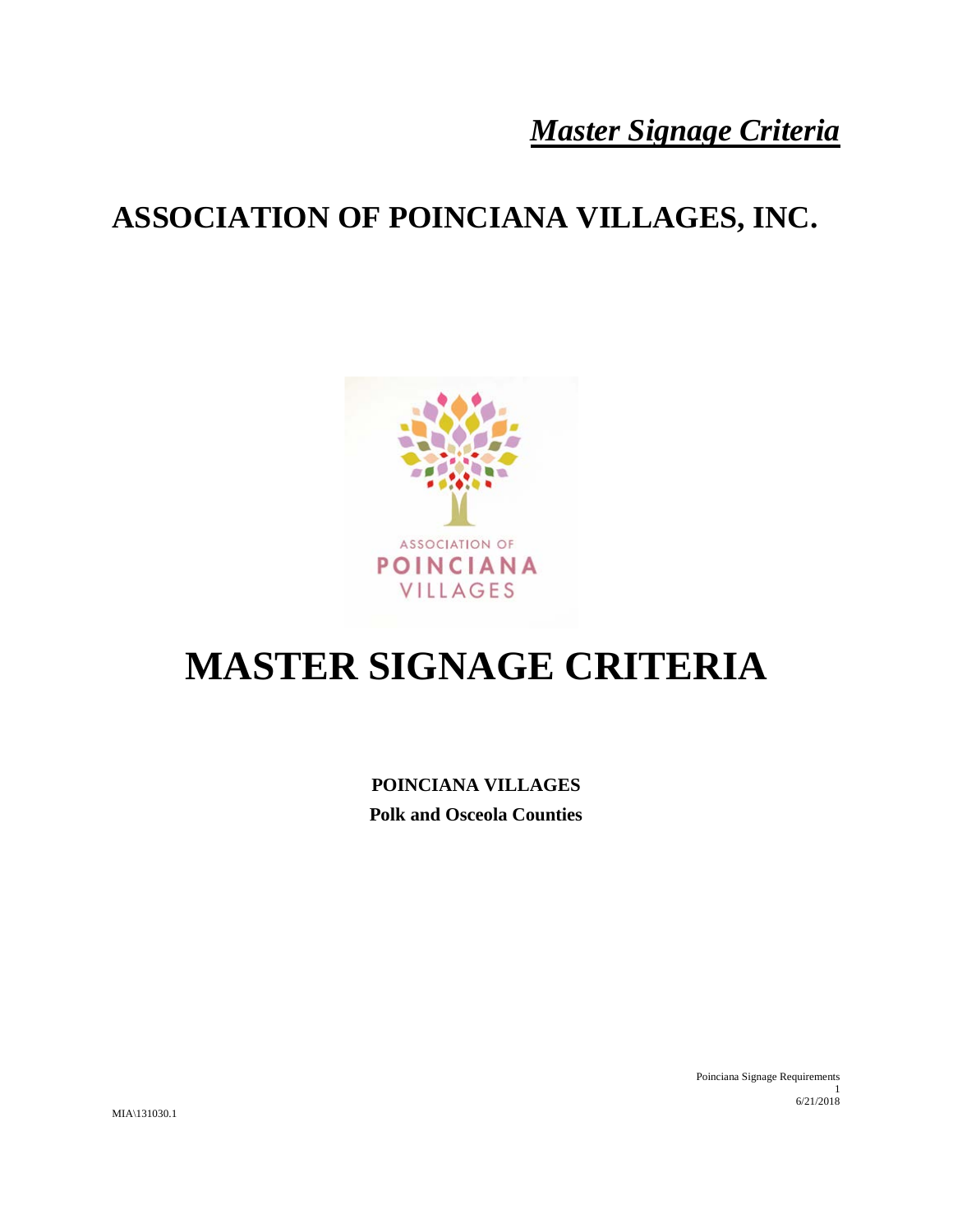### **Association of Poinciana Villages, Inc. Poinciana Signage Requirements**

#### 1. Purpose

1.1 The Board of Directors (the "APV Board") of the Association of Poinciana Villages, Inc. (the "APV") has determined that it will be in the best interests of all of the Villages within Poinciana Subdivision (the "Poinciana Villages") to adopt uniform signage requirements for such Villages to hereinafter be known as the Poinciana Signage Requirements (the "PSR").

1.2 Recognizing that Poinciana Villages are a unique, self-contained, large scale mixed use PUD owing to their geographic location, size, vested rights and existing development and numerous ownership entities, the purpose of these PSR is to permit such signs that will protect values, enhance the character of the Poinciana Villages, protect the public safety and welfare, and support and complement land use objectives while still permitting reasonable identification and advertising by professional, commercial, and industrial establishments. These PSR shall prohibit signs that, by their size, location, construction or manner of display, are not aesthetically pleasing, endanger the public safety or individuals, confuse, mislead, obstruct the vision necessary for traffic safety or otherwise endanger public health, safety, or welfare. **Nothing contained in these PSR shall divest any rights of the Design Control Board ("DCB") or the APV Board.**

### 2. Definitions

2.1 All initially capitalized terms not defined herein shall have the meaning assigned to such terms in the Design Control Board Criteria.

### 3. Principal Features

3.1 The principal features of these PSR are:

3.1.1 They are intended to complement the applicable County Comprehensive Land Use Plan and Land Development Regulations by relating signage to the major characteristics of streets and areas of the project. This is accomplished by designated "Sign Zones", within which signs shall conform to individual sign zone standards.

3.1.2 Billboards, including but not limited to tri-faced and cube signs, are prohibited.

3.1.3 All temporary signs shall be limited and regulated.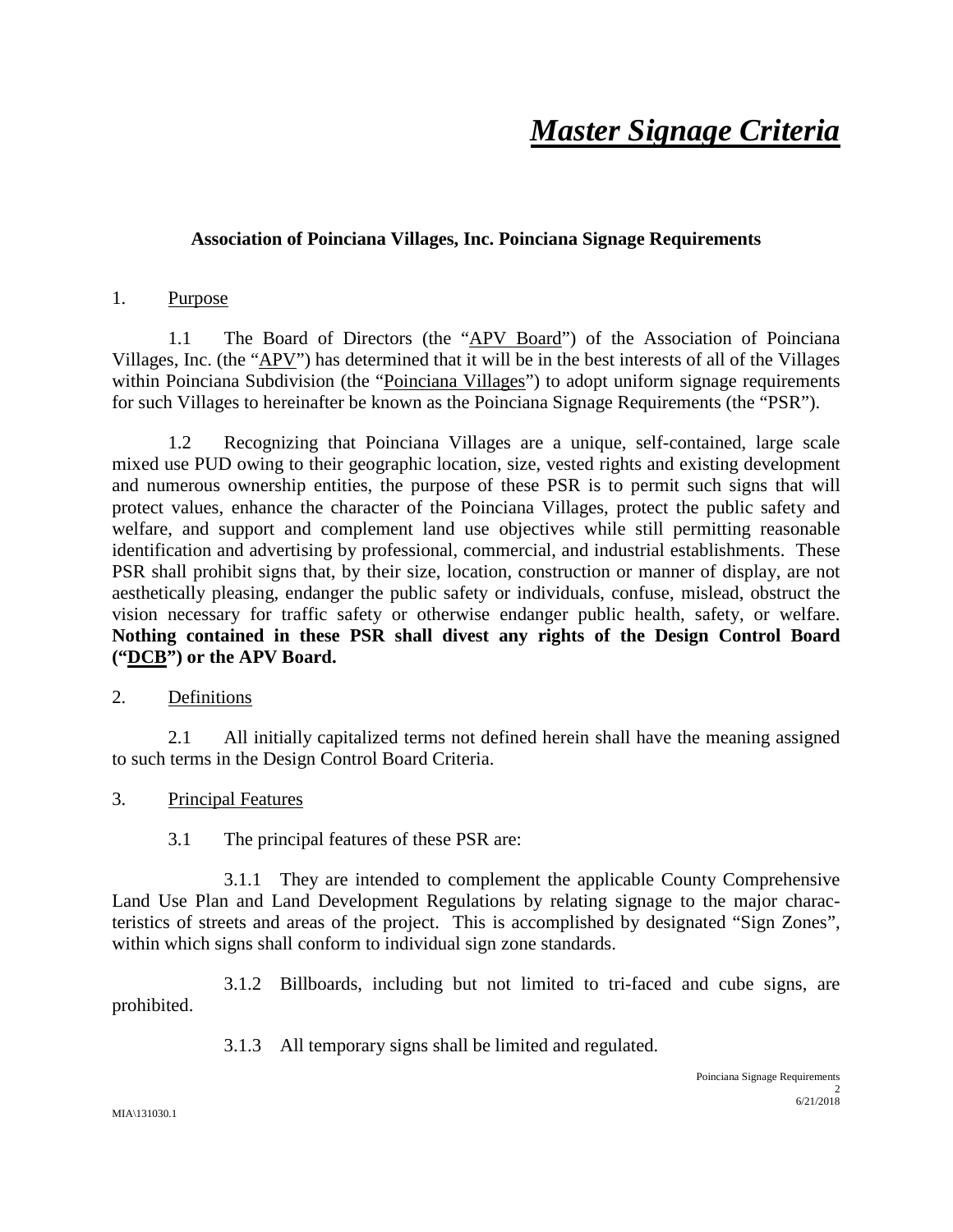3.1.4 It is intended that the sign location be examined during the review of site development plans to ensure the location does not conflict with public safety or the various regulations of the applicable County.

3.1.5 These PSR shall not relate to building design; shall not regulate official traffic signs; signs not intended to be viewed from any street, road, highway, public or private pedestrian way; gravestones or religious or commemorative plaques; street numbers; or any display or construction not defined herein as a sign.

3.1.6 Signs which currently exists in Osceola County, as approved on June 7, 1994, by the Osceola County Board of County Commissioners, are hereby incorporated into these PSR and hereby considered "grandfathered" signs (*see CDP 94-34 on file*).

3.1.7 As individual neighborhoods are developed, a sign package that is consistent with these PSR, shall be reviewed and approved by the applicable County and the DCB and thereafter be incorporated into these PSR.

### 4. General Provisions

4.1 Generally, signage, which is intended to be viewed from any public use, street, road, or highway, within the Poinciana Villages, shall be classified by these PSR as follows:

4.1.1 Signs which are allowed by these PSR.

4.1.2 Non-conforming signs allowed to remain by provisions of Principal Feature, 3.1.7 above.

4.2 Anything defined herein as a sign, but which is not specifically allowed by these PSR, shall be prohibited (*see Appendix for sign definitions*).

4.3 It shall hereafter be unlawful for any person to erect, place or maintain, or suffer to be erected, placed, or maintained, any sign in the Poinciana Villages except in accordance with the provisions of these PSR.

4.4 It shall be a violation of these PSR to place any signage on a site which was created in violation of any land development regulation of the applicable County, or on property not owned by the petitioner of the sign, unless proof of approval by the Owner can be demonstrated.

4.5 The administration and enforcement of these PSR are vested in the DCB and the office of the County Manager, his authorized agent, or other persons that the Board of County Commissioners may from time-to-time designate. The administration of enforcement of these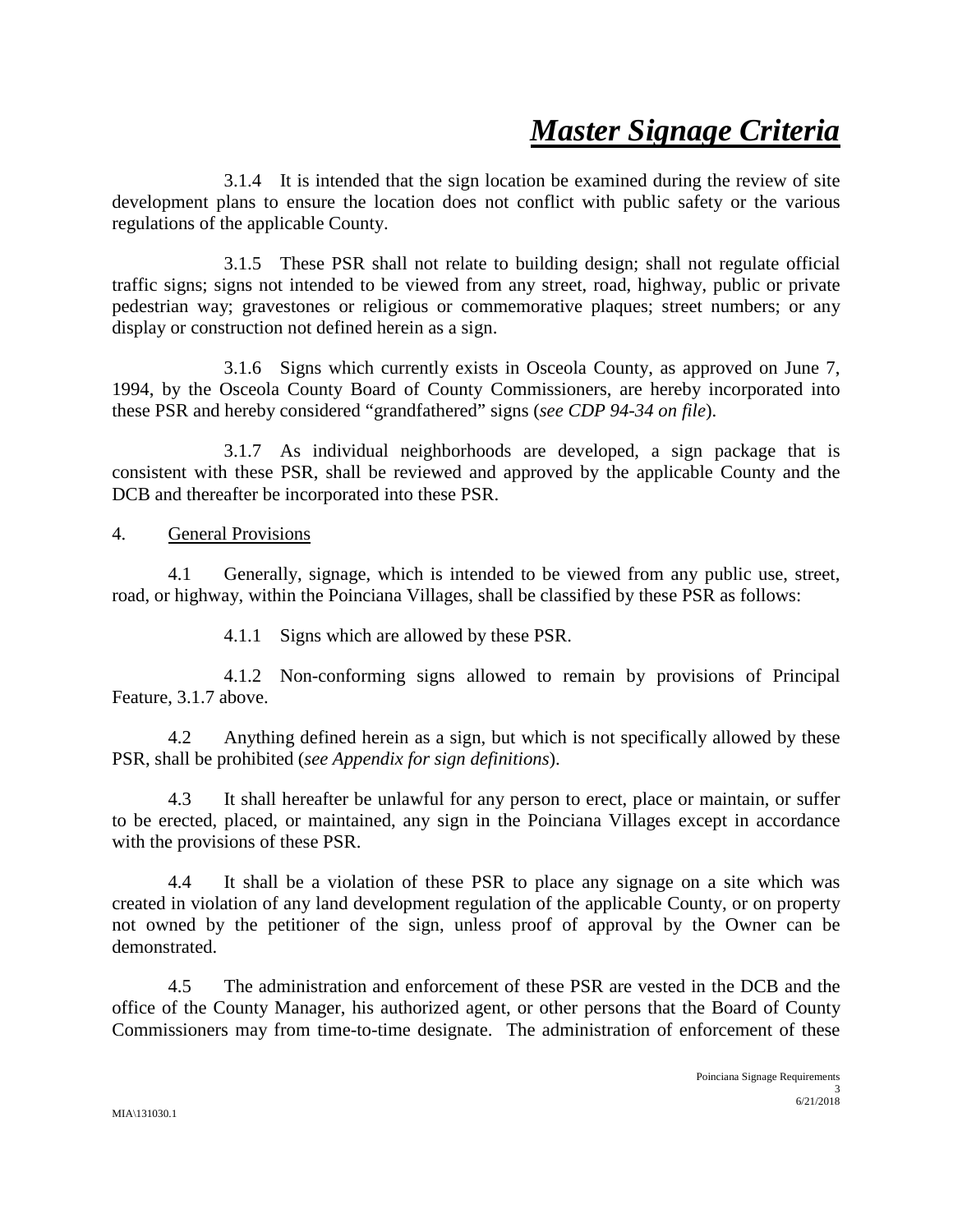PSR is vested in the DCB. The DCB is not responsible for the engineering or the design of any signs.

4.6 No sign shall be erected, altered or relocated without a building permit issued by the County, except as otherwise provided herein. An electrical permit shall be required for electrical work. Any activity defined herein as a replacement of a sign shall require a building permit. If the work involved is not regulated by the applicable code and does not require a building permit, approval of the DCB and the County Zoning Division shall still be required.

- 4.7 Every permit application shall include:
	- 4.7.1 Legal description of site;
	- 4.7.2 Physical address of site;
	- 4.7.3 Name and address of property owner;
	- 4.7.4 Name and address of sign contractor;
	- 4.7.5 Written consent of property owner;
	- 4.7.6 Proof of ownership, if required;

4.7.7 Two (2) sets of structural design plans, showing all dimensions of sign, signed and sealed by a Florida registered engineer if sign structure is over ten feet (10') in height or thirty-two square feet (32') in size;

4.7.8 Two (2) site plans, including property dimensions, correct setbacks for proposed sign, location of existing signs including height, size and setbacks, and whether they are being removed, and location of driveways;

4.7.9 Applications for wall signs shall include two (2) elevation plans for each proposed sign, showing the proposed sign face(s) in scale.

4.8 DCB approval and/or a permit for a sign shall become null and void if:

4.8.1 Work as permitted has not begun within six (6) months of the permit issue date.

4.8.2 Any of the information supplied with the permit application is found to be incomplete, in error or fraudulent.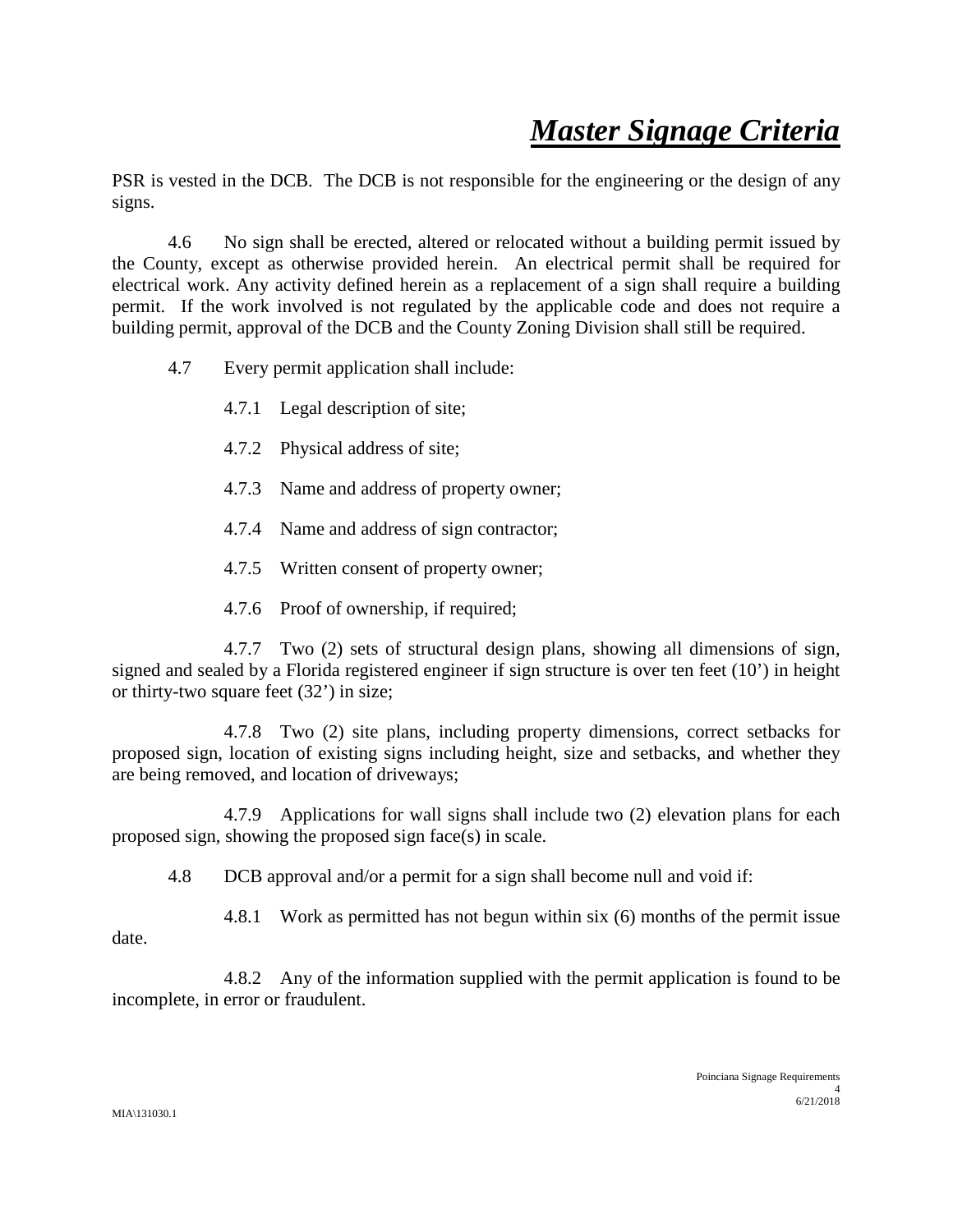4.9 The Applicant shall be responsible for notifying the Building Department and the Zoning and Code Enforcement Board, if applicable, of all stages of construction which require inspection and approval.

4.10 An on-site inspection may be made by the applicable County and/or the DCB prior to the approval of a sign application. The inspection will be to determine compliance of the proposed sign with these PSR.

4.11 No building permit for a sign shall be issued until development approval has been granted for the primary use of the site, and a building permit, when required, has been issued. This restriction shall not apply to Future Development Signs, Real Estate Signs, and signs relating to existing uses.

4.12 For the purpose of these PSR, the following Sign Zones are established within the Poinciana Villages. Where a site has frontage on more than one road and said roads are in different Sign Zones, signage shall be permitted based upon the Sign Zone where the sign is installed; except, where two signs are allowed based on more than three hundred feet (300') frontage, one sign must conform to size and height restrictions for qualifying road frontage. The second sign may not exceed sign criteria for the road where installed.

4.12.1 Sign Zone 1: Sites fronting on Major Arterial Roads, as defined by the applicable County Comprehensive Land Use Plan.

4.12.2 Sign Zone 2: Sites fronting on Collector Roads, as defined by the applicable County Comprehensive Land Use Plan.

4.12.3 Sign Zone 3: Sites not included in Sign Zone 1 or 2.

4.13 One (1) sign structure shall be permitted in the Poinciana Villages on each site which meets minimum development standards, located on a publicly maintained road. Those sites with frontage in excess of three hundred feet (300') frontage, shall be permitted two (2) signs.

4.14 Unless otherwise specified in these PSR, all signs may be illuminated. However, all lighting shall be restricted as follows:

4.14.1 Signs, if illuminated, shall not utilize:

4.14.1.1 Lights which might create confusion with traffic lights or lights on emergency vehicles.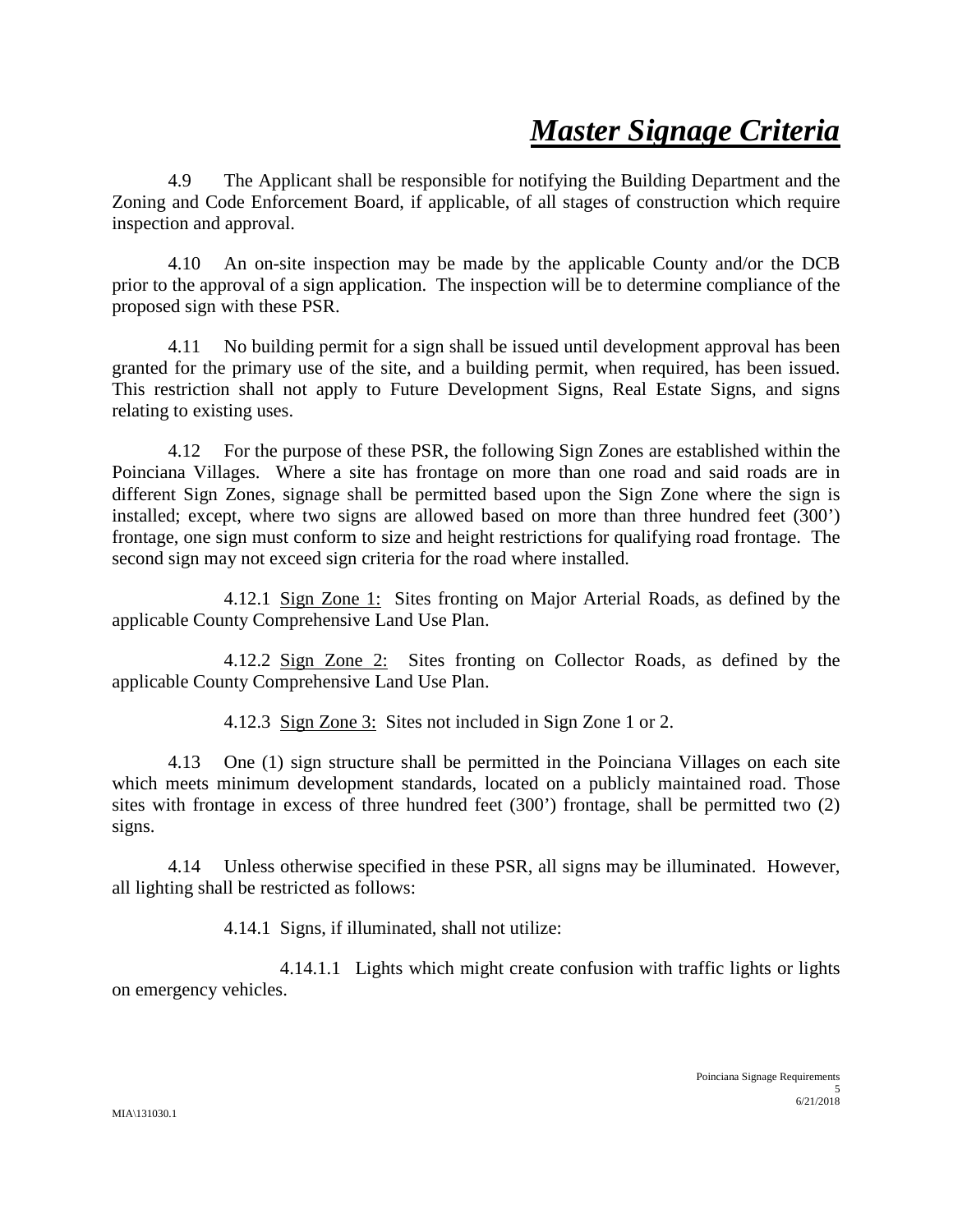4.14.1.2 Lights, or combinations of lights, which because of location, brightness, or other factors, are determined by the DCB, the applicable County Sheriff or the applicable County Director of Public Safety to constitute a traffic hazard.

4.14.1.3 Signs shall be lighted only with continuous light, except for electronic message centers, which shall be limited to a minimum four (4) second lighted or display interval.

4.14.1.4 Commercial businesses approved by the Board of County Commissioners which exist in a residential zoning district may have back lit internally illuminated sign(s) or shielded ground mounted accent lights that do not promote glare which interferes with residential use.

4.14.1.5 All Identification Signs, if lighted, shall have electricity provided by underground wiring.

4.15 Construction of signs, which are required by these PSR to have building permits, shall adhere to the following standards:

4.15.1 All signs shall be designed and constructed in accordance with the requirements of the applicable code. Unless exempted by such code, no sign shall be constructed, erected, or structurally altered without a building permit.

4.15.2 No person may engage in the business of erecting, altering, or relocating, constructing, or maintaining signs without a valid contractor's license and all required state and federal licenses.

4.15.3 Signs shall be supported or anchored so that they do not swing, hang, or have movement.

4.15.4 All signs shall have self-supporting structures erected on, or permanently attached to, concrete foundations which comply with the requirements of the applicable code, unless exempted from this requirement thereby.

4.15.5 All signs shall comply with the wind load requirements of the applicable code.

4.15.6 Electrical permits are required for all signs if they are to be lighted or electrically wired, notwithstanding the fact that they may be exempt from having a building permit for the sign. Electric service shall be provided by underground wiring installed by licensed electricians, operating with a current electrical building permit; with the exception of temporary signs, where temporary electric service may be provided as determined appropriate by the County Building Official.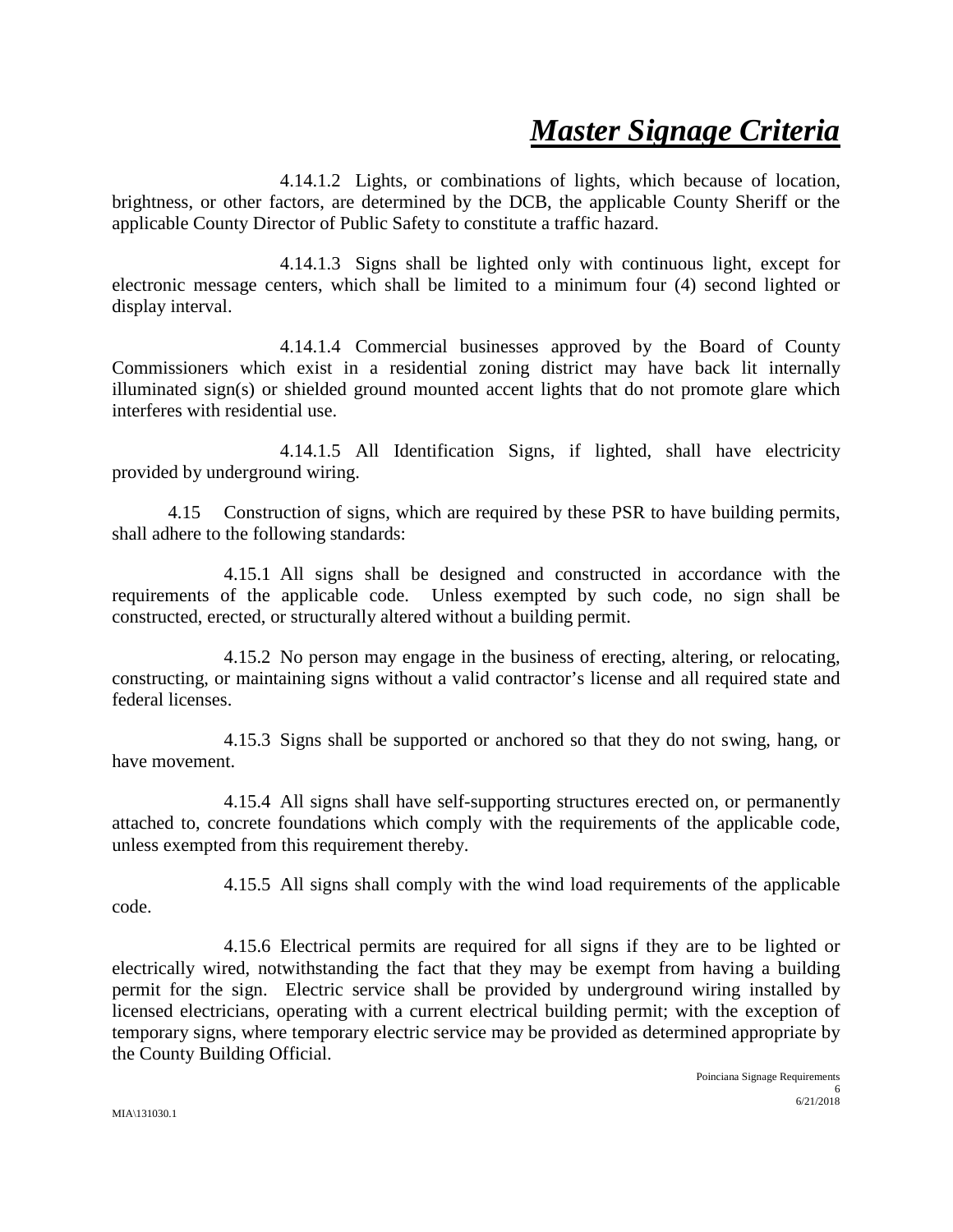4.16 Miscellaneous Provisions:

4.16.1 A sign shall not be erected in such a manner that it would impede ingress and egress through any door or emergency exits of any building, impair visibility at any street intersection or driveway entrance, create a traffic or fire hazard, or create conditions adversely affecting the public safety.

4.16.2 No sign shall be erected which displays any statement, words, characters, or illustrations of any obscene, indecent, or immoral nature.

4.16.3 Signs erected in commercial or industrial districts which abut residential districts, shall not be placed closer than twenty-five feet (25') from any residential boundary line; one hundred feet (100') if illuminated.

4.16.4 All signs shall be properly maintained. Exposed surfaces shall be clean and paint thereon shall not be peeling or flaked. Signs shall be structurally sound, kept in a vertical, upright position at all times. Defective parts shall be replaced, landscaping shall be in good condition, and no rubbish which could constitute a fire or health hazard shall be allowed under or near a sign. Signs not maintained in accordance with the above provisions shall be in violation of these PSR.

4.17 When deemed necessary to ensure compatibility with approved signage on surrounding sites or to otherwise protect the health, safety and welfare of the public, and notwithstanding anything in these PSR to the contrary, when a site is subject to development plan approval, the APV, the Planning Commission and the Board of County Commissioners may impose, and the DCB may enforce restrictions on signage which are more restrictive than those contained within these PSR.

4.18 A sign which requires approval by the Board of County Commissioners as a Conditional Use shall be issued a Building Permit in accordance with the plans for the sign structure, which are submitted and approved. Any variation in sign design, structure, overall size, setback, or height shall require approval of a new Conditional Use application.

4.19 Notwithstanding anything in these PSR to the contrary, regulation of signage may be varied as part of the individual Comprehensive Development Plan for future neighborhood development, subject to the following:

4.19.1 The standards for sign area, setbacks, sign height and location standards are addressed in the application.

4.19.2 Although innovative design may be requested, the total square footage allowable for the site shall not exceed the standards as set by these PSR for other commercial or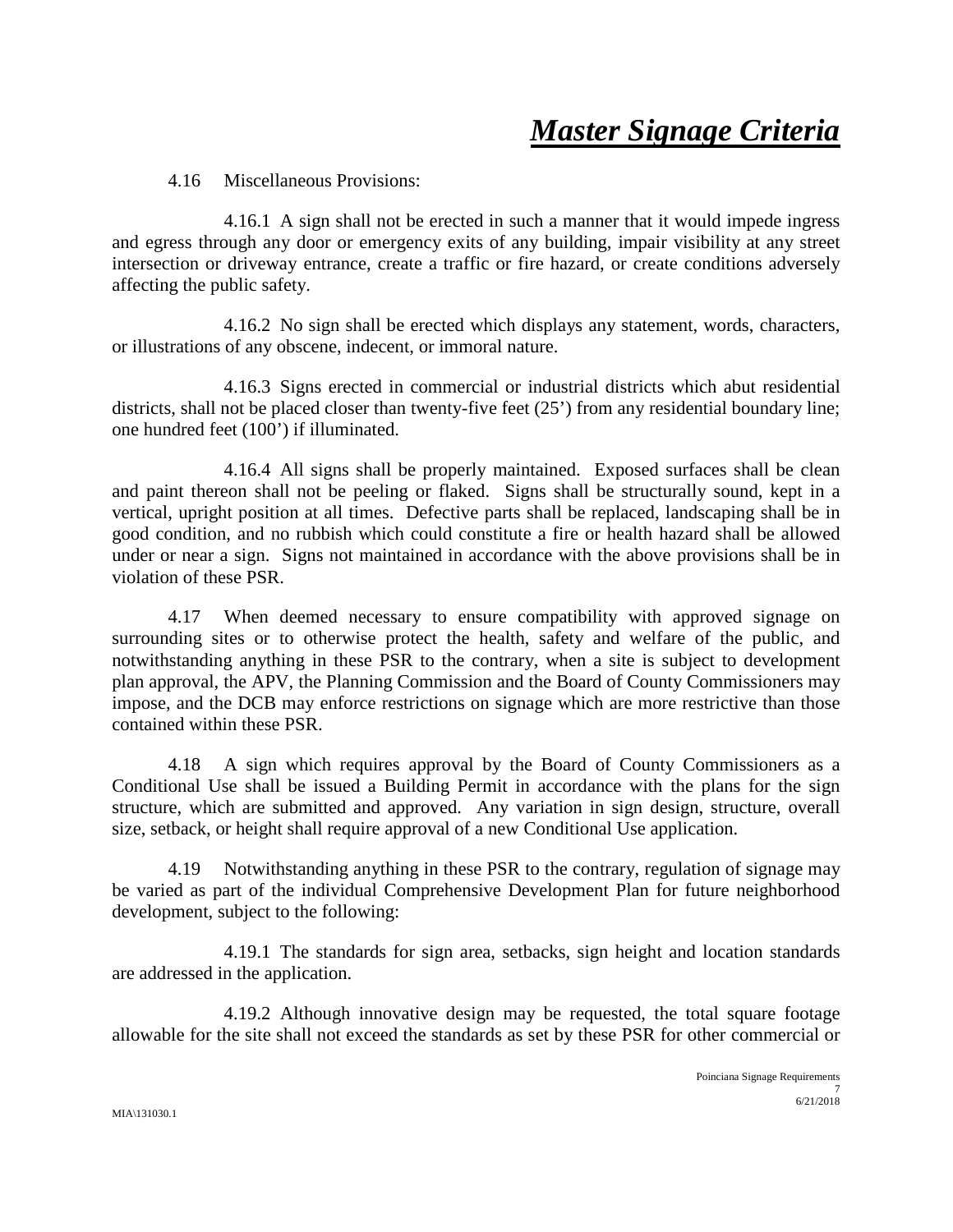industrial zoned sites; and no signs will be authorized which would be prohibited by other sections of these PSR.

4.19.3 If the issue of signage is not addressed within the individual Comprehensive Development Plan, then the provisions of these PSR will be applied within the future neighborhood development.

4.20 Signs Allowed Which Require Permits

4.21 Awning Signs - Shall be permitted and measured as wall signage.

4.22 Changeable Copy Sign, Manual - The sign area of a Manual Changeable Copy Sign shall count against the total advertising display area allowed for the site or against the wall sign allowable square footage if used as a wall sign.

4.23 Changeable Copy Sign, Automatic - Shall be permitted as follows:

4.23.1 These signs may be erected only pursuant to an approved Conditional Use. They may be erected in Sign Zone 1, and in all Commercial or Industrial use designation districts.

4.23.2 Only one Changeable Sign shall be allowed per development site.

4.23.3 The maximum size allowed shall be one hundred (100) square feet per sign face in Sign Zone 1.

4.23.4 The sign area of an Automatic Changeable Copy Sign shall count against the total advertising display area allowed for the site, or against the wall sign square feet allowed if used as a wall sign.

4.23.5 Incandescent bulbs shall be either:

4.23.5.1 Thirty-three (33) watt maximum, or

4.23.5.2 Thirty (30) watt maximum, when reflectorized, with a built-in, tamper-proof, solar sensor activated dimming device.

4.23.5.3 Non-incandescent lighting shall not be allowed that is brighter than the incandescent lighting allowed by these PSR.

4.23.5.4 No inverse illumination or blinking lights shall be permitted.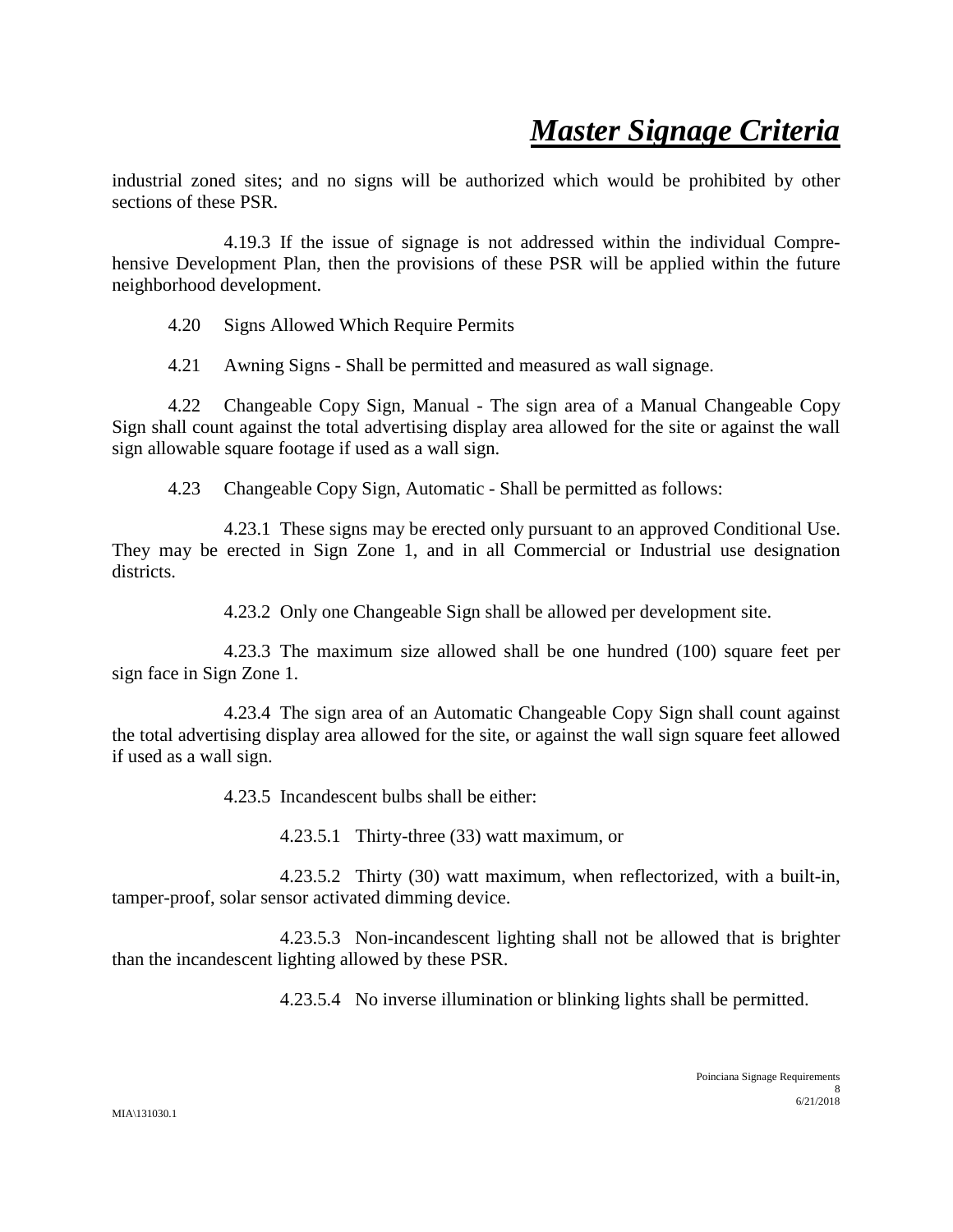4.23.5.5 Changeable copy shall be limited to a minimum four (4) second lighted or mechanical interval. Scrolling or moving characters must be visible on screen for four (4) seconds.

4.23.5.6 Changeable copy signs shall have a separate disconnect switch, clearly marked, which will allow power to be disconnected without requiring the power for the primary sign to be disconnected. This disconnect switch may be enclosed within a secured switch box.

4.23.5.7 All electronic changeable copy signs shall be equipped with light diffuser screens.

4.23.5.8 Upon notification that an automatic changeable copy sign has been in violation of these PSR on three (3) occasions, the Board of County Commissioners shall revoke approval for said sign.

4.24 Changeable Copy Window Sign, Automatic - One (1) changeable copy window message center, with a maximum area of eight (8) square feet, shall be allowed per site as a permitted use in commercial or industrial use sites.

4.25 Directional Sign - Shall be limited to a maximum size of six (6) square feet per sign face, not more than three feet (3') in height, and one sign per entrance.

4.26 Directory Sign - May be either attached to building surface or freestanding, be designed to be read from on-site only, and forty (40) square feet maximum size per sign face. This sign shall be in addition to and not count against any other signage which the building may be entitled to.

4.27 Fence Signs - Shall be allowed as follows:

4.27.1 A fence sign may be permitted in lieu of on-site Identification sign up to thirty-two (32) square feet, flush mounted directly to the fence surface area.

4.27.2 A fence sign may be permitted in addition to the on-site Identification Sign, one (1) sign up to sixteen (16) square feet, flush mounted directly to the fence surface area, and shall be counted against the advertising display area for the site.

4.27.3 Banner signs shall not be permitted as fence signs.

4.28 Fuel Price Information Sign - One (1) fuel price sign allowed at any site where motor vehicle fuel is sold from fuel pumps. Sign shall be limited to six (6) square feet per sign face, shall be affixed directly and firmly to the fuel pump, the support structure of the canopy for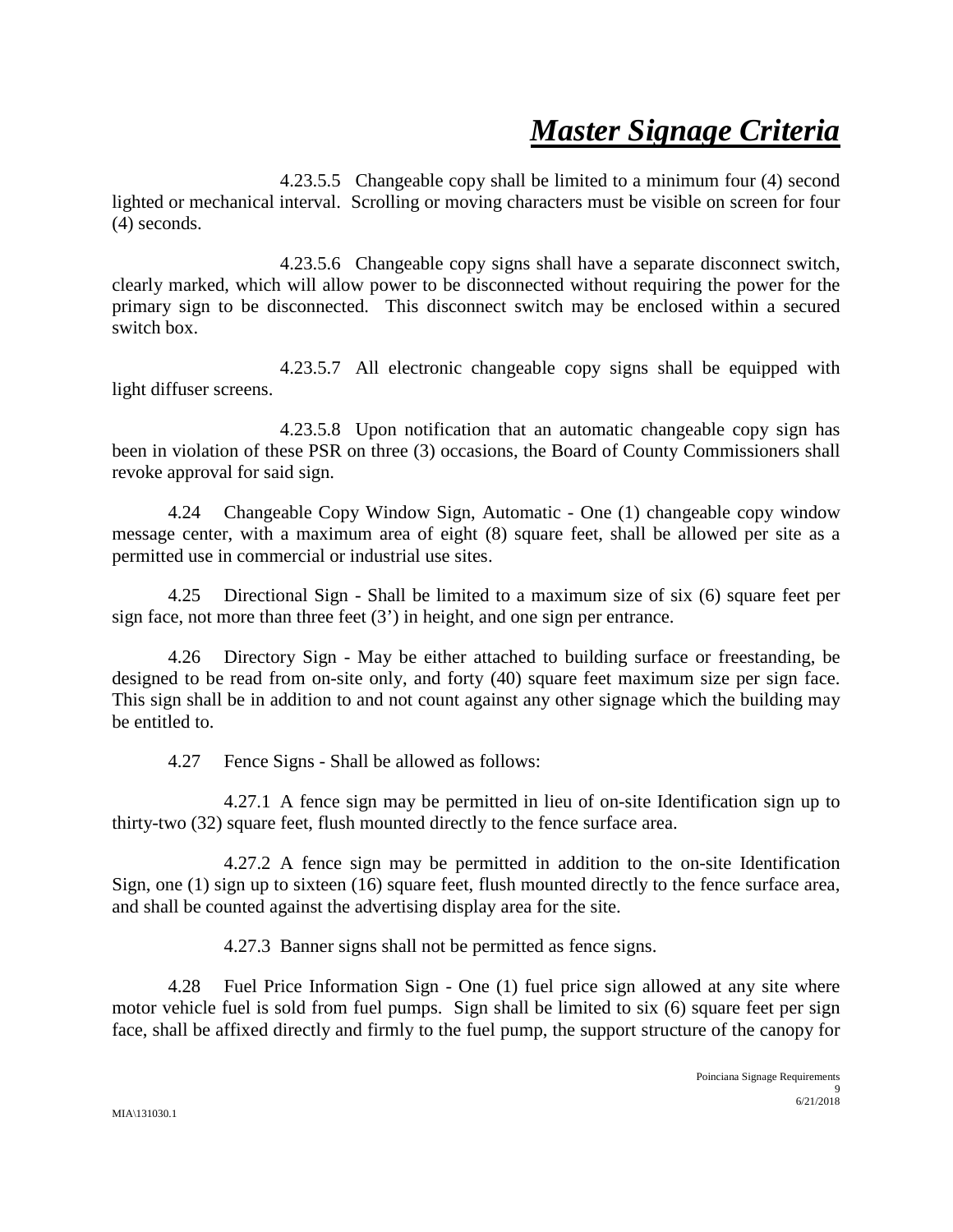the fuel island, or the main sign structure, shall be stationary, and shall not be counted against the advertising display area of the Identification Signage allowable for the site.

4.29 Identification sign - Each site shall be allowed a pole sign or a monument sign as follows in Section 5.10 and 5.11.

4.30 Monument Signs - Shall be permitted as follows:

4.30.1 In Sign Zones 1 and 2, a monument sign up to one hundred (100) square feet per side may be erected, all of which may be the advertising copy area, with a maximum height of eight feet (8'). Sign shall have less than six feet (6') ground clearance. In industrial land use area, within Sign Zone 1, the maximum height may be increased to twenty-five feet  $(25')$ .

4.30.2 In Sign Zone 3, a monument sign up to thirty-six (36) square feet per side may be erected, with a maximum height of six feet (6').

4.30.3 All signs shall maintain a peripheral spacing of fifty feet (50') between sign structures.

4.30.4 Monument signs in all zones shall maintain a minimum fifteen feet (15') setback from right-of-way; provided, however, that a safe line of vision must be provided and may require greater setbacks.

4.31 Pole or Pylon Signs - Shall be permitted as follows:

4.31.1 In Sign Zone 1 and 2, signs shall have a maximum size of two hundred fifty (250) square feet per sign face. Maximum height of sign shall be twenty-five feet (25'), with a minimum twenty-five feet (25') setback from right-of-way. For a multi-tenant building or shopping center with a minimum size of 50,000 square feet, signs shall have a maximum size of four hundred (400) square feet per sign face. Maximum height shall be twenty-five feet (25') and setback twenty-five feet (25') from a D.O.T. right-of-way. Front setbacks may be required to be greater to accommodate the applicable County access management regulations, or a safe line of vision.

4.31.2 In Sign Zone 3, signs shall have a maximum size of sixty-four (64) square feet per sign face. For a multi-tenant building or shopping center with a minimum size of 50,000 square feet, sign shall have a maximum size of one hundred (100) square feet per sign face. Maximum height of sign shall be twenty feet (20'), with a minimum ten feet (10') setback from the front property line.

4.31.3 Entire sign structure, including all pylon covers, must be no more than 50% larger than the total square feet of the advertising copy area of the sign (*i.e., 400 square feet*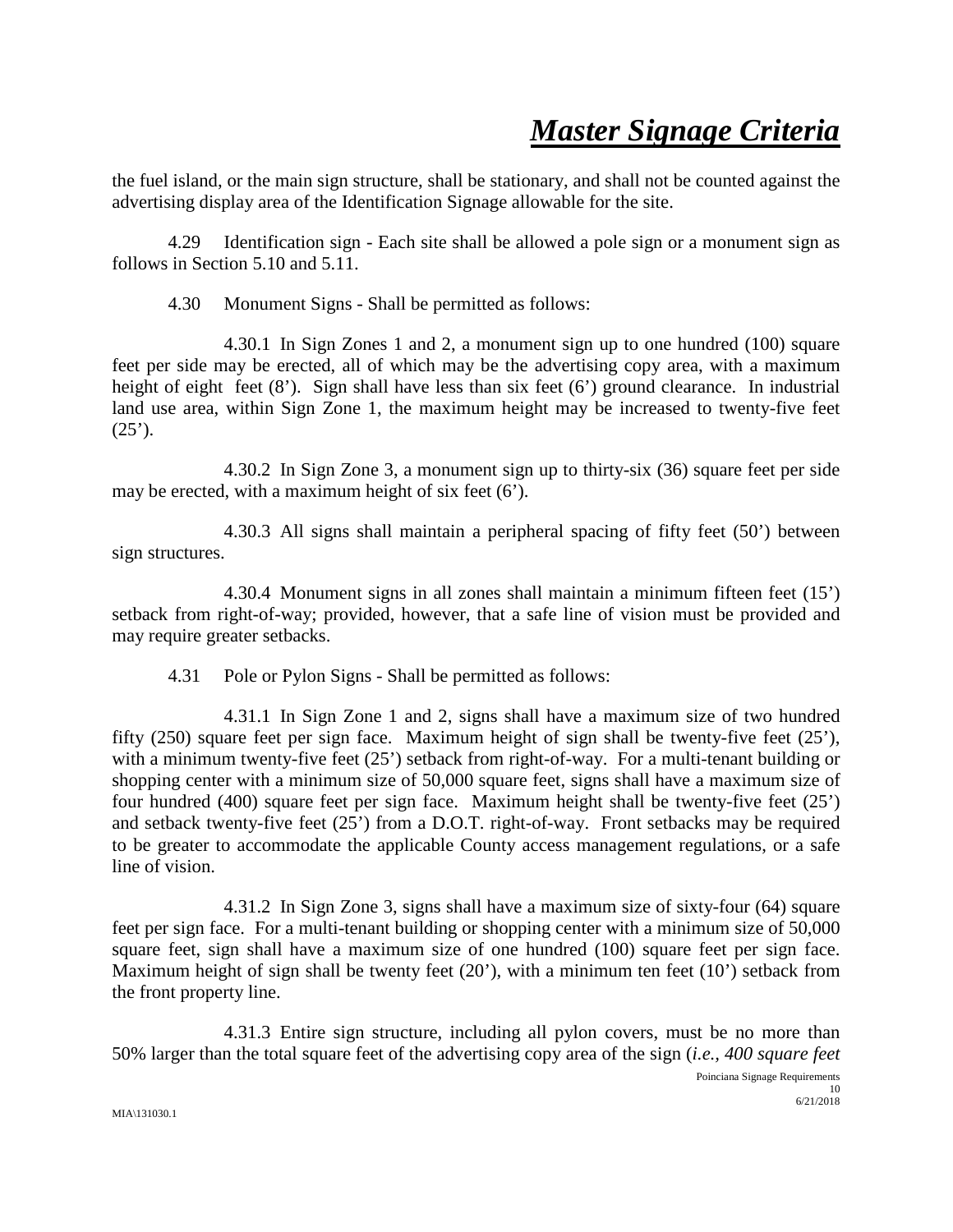*- 600 square feet maximum overall structure size*). Artistic enhancements shall be counted against the allowance for advertising display area.

4.31.4 All signs shall maintain a minimum setback from side or rear property lines of ten feet (10').

4.31.5 All signs shall maintain a peripheral spacing of fifty feet (50') between sign structures.

4.31.6 All signs with an overall height of over ten feet (10') shall have a minimum ground clearance of six feet (6'); where signs project over vehicular driving lanes, minimum ground clearance shall be thirteen feet, six inches (13'6").

4.31.7 All setbacks shall be measured from the nearest part (*leading edge*) of the sign structure.

4.31.8 All structural framework, except the pole or pylon, shall be concealed.

4.31.9 Multiple vision signs shall be allowed. The individual sections which contain the advertising copy shall be rotated not less than once every four (4) seconds.

4.31.10 Signage for independent, recorded sites within an approved Shopping Center development of a minimum 50,000 square feet may be permitted separate signs for their sites in addition to the Identification Sign for the Shopping enter. These signs may be one-half of the size permittable for the shopping center site; maximum height in Sign Zones 1 and 2, twenty-five feet (25'); in Sign Zone 3, twenty feet (20'). Signage for these sites shall be permittable independently from other sites within the shopping center.

4.31.11 Within a Multi-Tenant Building of a minimum size of 50,000 square feet, anchor tenants may be permitted signage in addition to the Identification Sign, as follows: a maximum of one (1) sign for any one business, maximum size of thirty-two (32) square feet per sign face, ten feet (10') height, and setbacks of twenty-five feet (25'), unless The applicable County access management regulations required a greater setback. Minimum peripheral spacing of signs shall be fifty feet (50').

4.32 Menu Signs - Must be shown on an individual Comprehensive Plan as part of a carry-out service or drive-through. They are intended for use by on-site customers only and the voice shall not be heard beyond the property line. The maximum size of menu sign shall be thirty-six (36) square feet.

4.33 Mobile Home Parks and RV Parks Identification Signs - May be permitted as allowed by other sections of these PSR or they may be permitted an identification sign, attached to an entrance wall, of up to one hundred (100) square feet, or two (2) signs of up to fifty (50)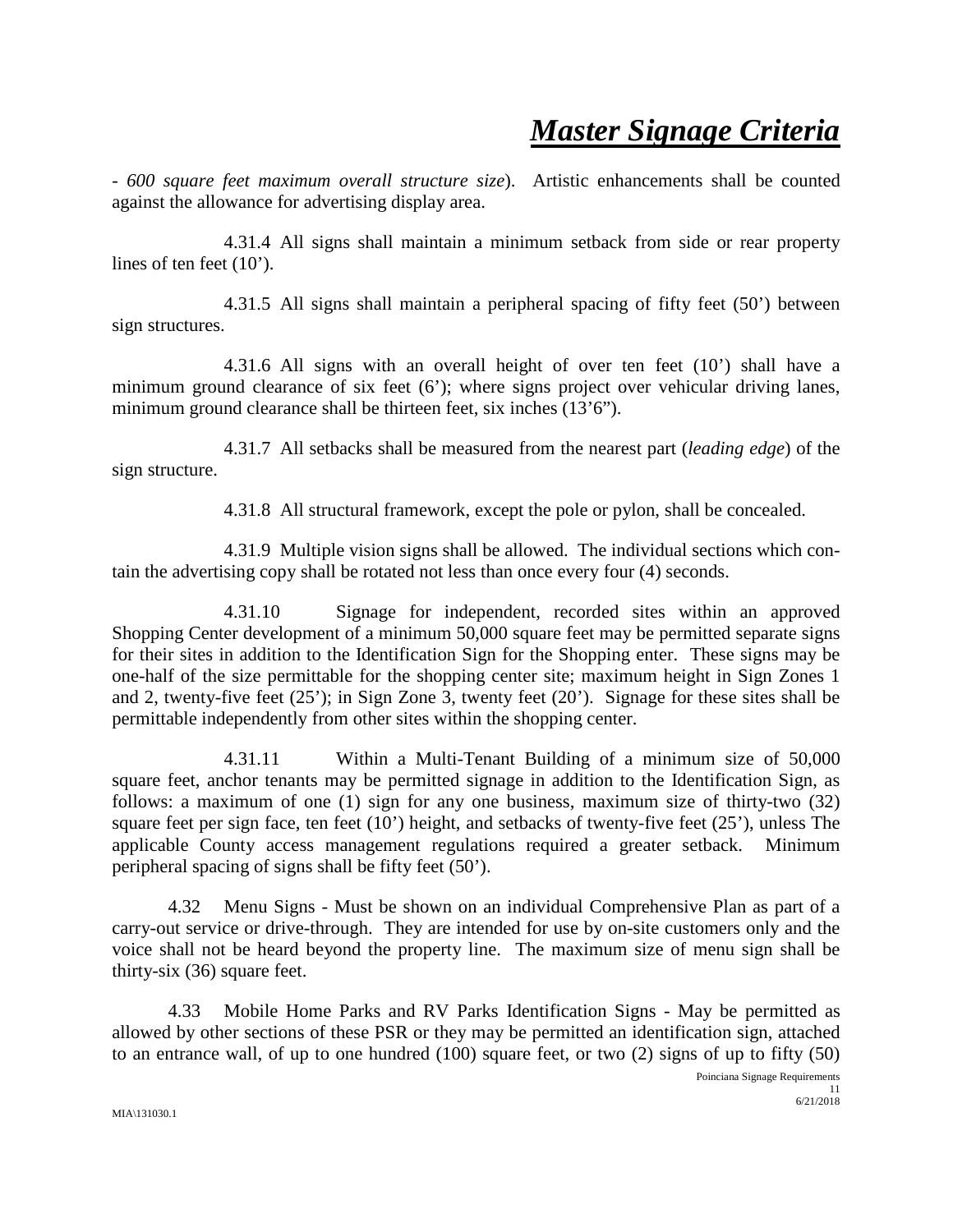square feet each, on an entrance wall, one on either side of the main entrance drive. Signs may be illuminated provided they do not create a disturbance with neighboring residential properties.

4.34 "Off Site" Directional Informational Signs - For the purpose of these PSR, off site is defined as signs which are located on a parcel of land within the Poinciana Villages which the use identified is not specifically located on that same parcel.

4.34.1 Placement shall be allowed in any land use or sign zone.

4.34.2 There shall be a five hundred feet (500') separation between off site directional signs. The required separation between off site directional signs shall be measured radially.

4.34.3 Signs placed on roads having a posted speed limit at or above 45 miles per hour shall be limited to a maximum height of nine feet (9'), with a maximum sign area of sixteen (16) square feet for each sign face.

4.34.4 Signs placed on roads having a posted speed limit of less than 45 miles per hour shall be limited to a maximum sign height of three feet (3'), with a maximum sign area of four (4) square feet for each sign face.

4.34.5 Minimum setbacks from any road right-of-way, property line, other sign, building or structure shall be ten feet (10'). This setback from right-of-way may be waived by the County, upon a showing by the applicant that a reduced setback will not interfere with traffic flow and provides a safe line of vision.

4.35 Subdivision Identification Signs - Shall be permitted on a site within an approved subdivision in any sign zone that is contiguous to a subdivision entrance. A subdivision shall be allowed one (1) double faced, or two (2) single-faced, sign per entrance. Each sign face shall have an area not to exceed one hundred (100) square feet. Signs shall maintain a minimum five feet (5') setback from the right-of-way, and shall not impede traffic flow and shall provide a safe line of vision. This setback may be waived by the applicable County upon a showing by the applicant that a reduced setback will not interfere with traffic flow and a safe line of vision.

4.36 Temporary Signs - May be permitted as follows, and when properly permitted, shall not count against the advertising display area allowed for the site. All temporary signs on display shall be installed braced, secured, or tied down to prevent motion.

4.36.1 The following types of temporary signs may be permitted for a limited period of time. All temporary signs must be removed within twenty-four (24) hours of the permit expiration. Each sign may be permitted for a period of time up to thirty (30) days. Signs may be permitted concurrently. Use permits will be issued by the applicable County Zoning Division in lieu of Building Permits. Electrical Permits shall be required when applicable.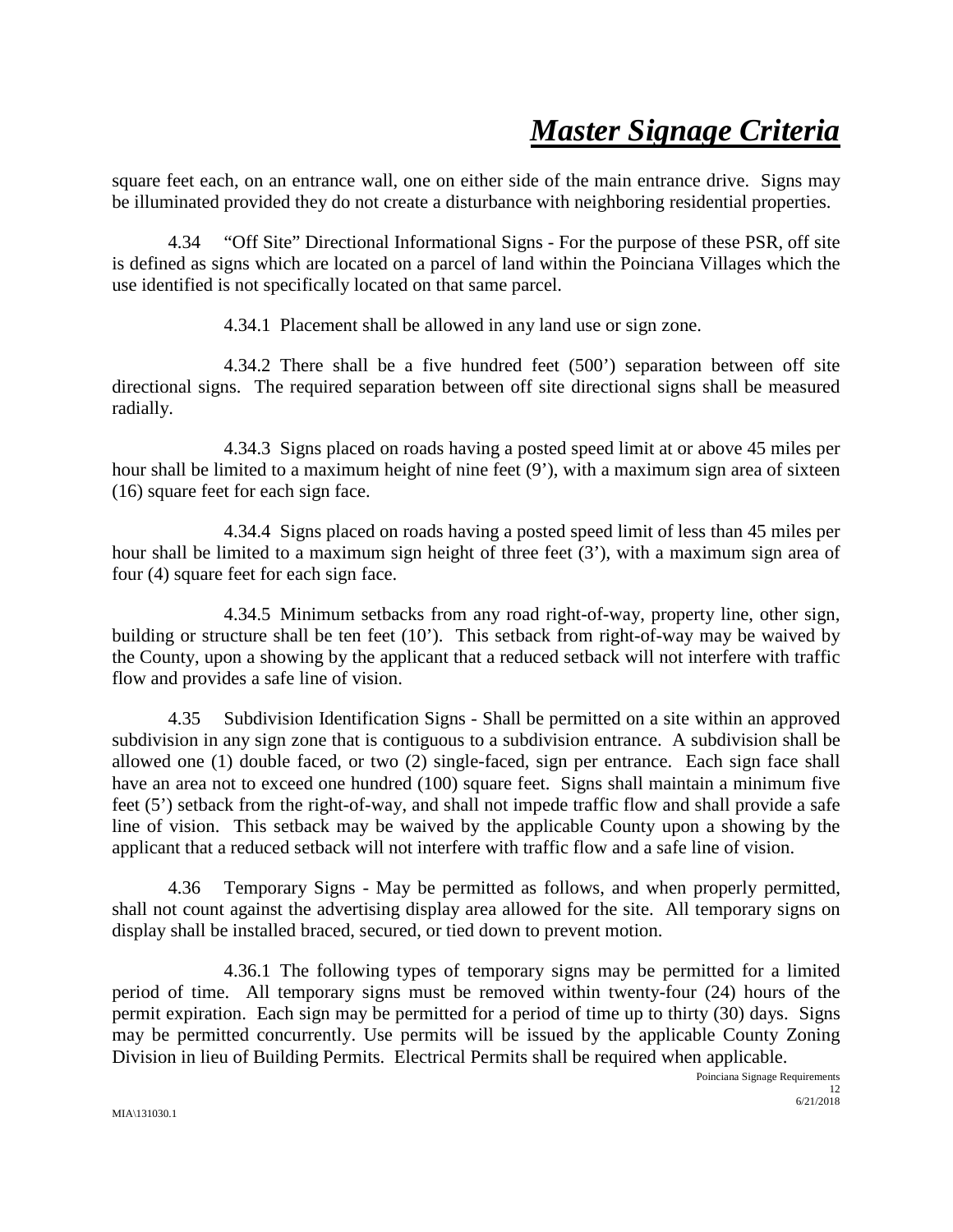4.36.1.1 Mobile or portable signs, up to thirty-two (32) square feet in size for each side, and shall be located inside the parcel boundary and maintain a setback which provides a safe line of vision. A maximum of two (2) permits may be issued for mobile or portable sign(s) per calendar year per development site.

4.36.1.2 Banner signs, up to forty (40) square feet in size for each side, shall be attached to and totally supported by, either a sign structure, or the building occupied by the business advertised. Banner signs may be issued six (6) permits per calendar year per development site.

4.36.1.3 Cold air inflatable balloons shall be tethered. Cold air inflatable balloons may be issued six (6) permits per calendar year per development site.

4.36.1.4 Tent Sale Signs - Separate temporary building permits are required for signs used in conjunction with tent sales. Maximum size of sign allowed is thirtytwo (32) square feet per sign face; may be either a portable sign or a banner; shall not count against the advertising display area of the site; and shall be permitted for days concurrent with dates of approval of the tent permit. Banner signs must be firmly attached to tent; portable signs may be set inside of the property lines and shall provide a safe line of vision.

4.36.2 Future Development Signs - Shall be permitted as follows: One sign, up to thirty-two (32) square feet maximum size per sign face, ten feet (10') maximum height, shall be permitted for a period of time of up to six (6) months prior to the beginning of construction of an approved development parcel.

4.36.3 Construction Signs - Shall be permitted as follows: One sign, for a period of time up to one (1) year while construction is actually in progress, and shall be removed from the site prior to the issuance of a Certificate of Occupancy or the construction of any permanent signage. Sign may be permitted for a size up to the maximum square footage allowed in the applicable zone.

4.36.4 Model Center Signs - Shall be permittable as follows: One sign, thirtytwo (32) square feet maximum size per sign face and ten feet (10'), maximum height, following approval of the model center site. Each display model within the development may be allowed one sign, six (6) square feet maximum size per sign face, four feet (4') maximum height, for model identification on site. Up to two (2) directional signs, two (2) square feet maximum size per sign face, under three feet (3') in height, may be placed on private property within the subdivision, with the property owner's written permission. These directional signs shall be considered to be on site within the subdivision. Model Center signs shall meet setbacks as per other sections of these PSR. The directional and display model signs shall be placed no closer than three feet (3') from any right-of-way. Model Center signs shall be permitted for the same time period authorized for the model center.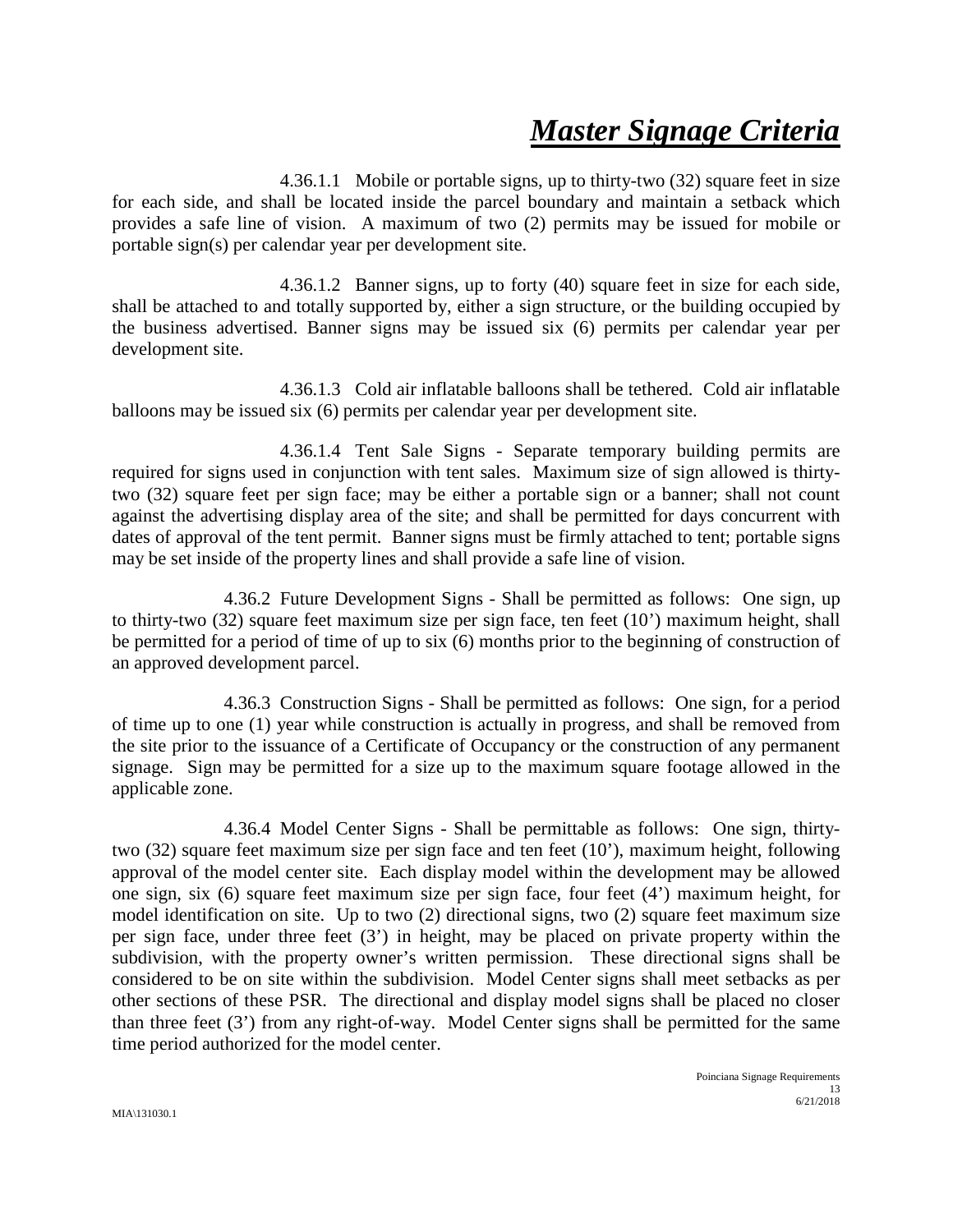4.36.5 Off-site Model Center Signs - For the purpose of these PSR, off site is defined as signs which are located outside of the approved subdivision where the models are located and shall be permitted in Sign Zones 1 and 2 as follows:

4.36.5.1 A limit of five (5) off site model center directional signs shall be permitted for any one model center and shall be permitted for the same period of time as the Model Center.

4.36.5.2 Off site model center directional signs shall be limited to sixteen (16) square feet per sign face and a maximum height of ten feet (10'). They shall maintain a minimum distance of fifty feet (50') from any other sign structure and shall maintain a minimum setback of ten feet (10') from any property line. This setback may be waived by the applicable County provided that the applicant can demonstrate that a reduced setback will not interfere with traffic flow and a safe line of vision.

4.36.6 Political Campaign Signs - Shall be regulated by the current applicable County ordinance.

4.36.7 Daily Roadside Fruit Stand Signs are prohibited.

4.36.8 Off Site Real Estate Signs - For the purpose of these PSR, off site is defined as signs which are located outside of the approved subdivision being advertized and shall be permitted in industrial or commercial land uses in Sign Zone 1 as follows:

4.36.8.1 One off site real estate sign per every one thousand feet (1000') frontage of any one parcel of land.

4.36.8.2 Off site real estate signs shall have a maximum height of twenty-five feet (25') and a maximum sign face of four hundred (400) square feet per side, and a minimum setback of fifty feet (50') from any property line and shall maintain a minimum distance of one thousand feet (1000') from any other off site real estate sign along the same side of the road. No off site real estate sign shall be located within three hundred feet (300') of any residential property line.

4.37 Wall Signs - Shall be permitted as follows:

4.37.1 Shall be allowed a combined surface area of one (1) square feet of wall signage allowed per linear foot of business length measured along any public use road. Where a building incorporates the use of a canopy, the frontage shall be measured along the main structure, not the canopy, whether attached or unattached. Wall signage shall not count against the advertising display area for any detached signage allowed for the site.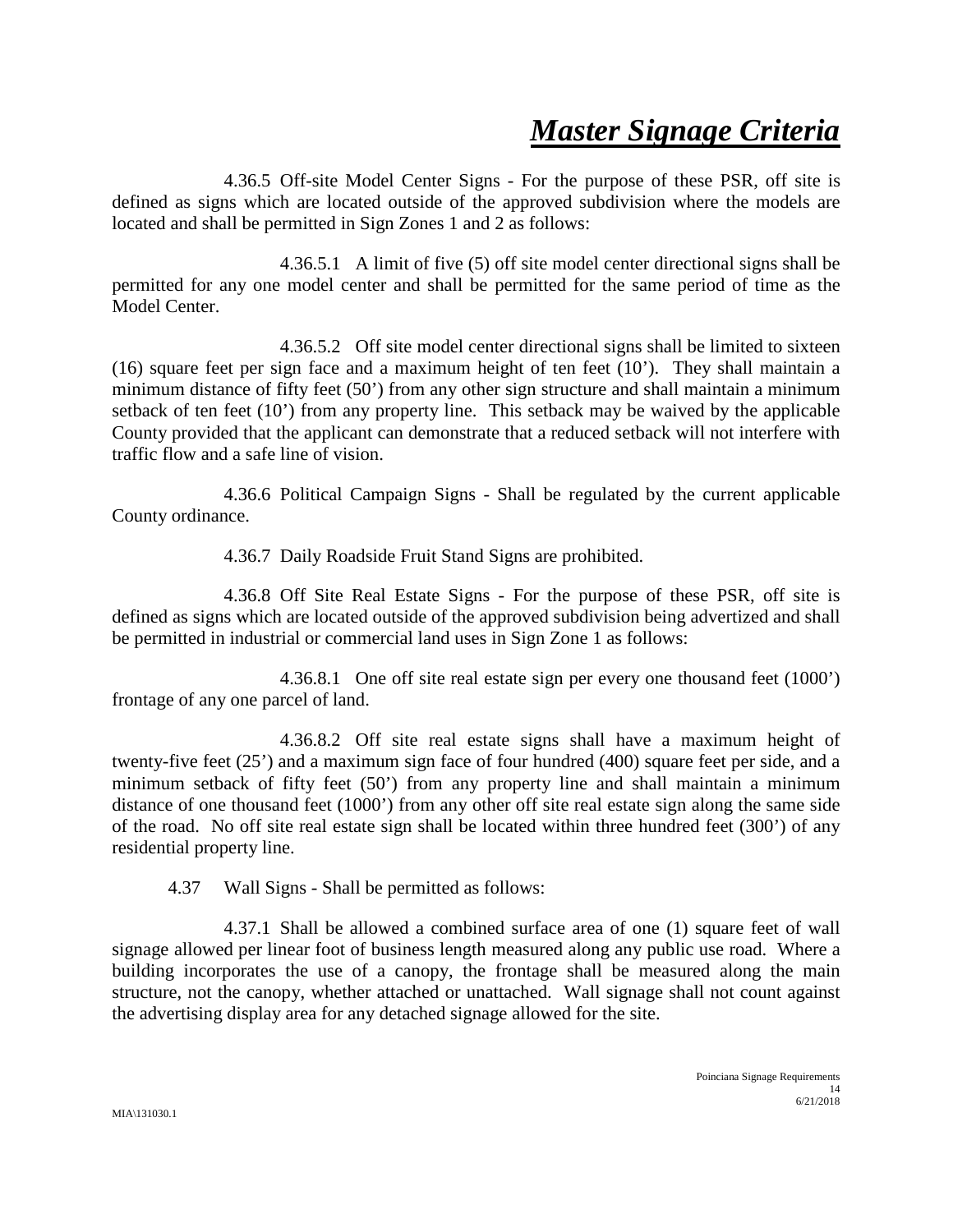4.37.2 Up to a total of four (4) wall signs will be allowed per business, provided that the total area of wall signs on any one wall shall not exceed an area equal to one square foot for each linear foot of width for that wall, and provided that the overall wall signage for the building does not exceed the total square footage allowed.

4.37.3 The surface area of any single wall sign shall be inclusive of an entire message or idea (*see Appendix*).

4.37.4 Lighting or luminous tubing which meets the definition of a sign shall be regulated as wall signs except where such lighting is used solely as an architectural feature.

4.37.5 Wall signs shall be allowed on the parapet of a building, provided the top of the sign shall not extend more than three feet (3') above the point where the exterior wall intersects with the roof.

4.37.6 Wall signage within a shopping center which has an interior courtyard may be addressed as stated in other provisions of these PSR or, if permitted by the owner of the shopping center, a single cabinet style directional wall sign with interchangeable sign faces may be permitted on an exterior wall. A space must be provided for each business within the courtyard, and each sign face may accommodate up to fifty percent (50%) of the allowable wall signage for each business located within the courtyard. The remaining fifty percent (50%) would be permittable only on the wall of the building where the business is actually located.

4.37.7 Signs which are permitted on secondary or incidental structures to the primary structure shall count against the allowable number and against the square footage of wall signs allowed for the site. *(This shall include time share booth structures, car wash buildings, etc.*).

4.38 Signs Allowed Which Do Not Require Zoning Permits

4.39 Each County shall not be responsible for enforcement of signs which do not require a zoning permit.

4.40 Addresses - A maximum allowance of two (2) square feet may be utilized for a business address, which will not be counted against the square footage allowance of either the identification sign, or the wall sign, if on the building wall.

4.41 Bus Seats and Bus Shelters - Signage is limited to public service information only.

4.42 Collection Boxes - Must be located on private property.

4.43 Commemorative Plaque.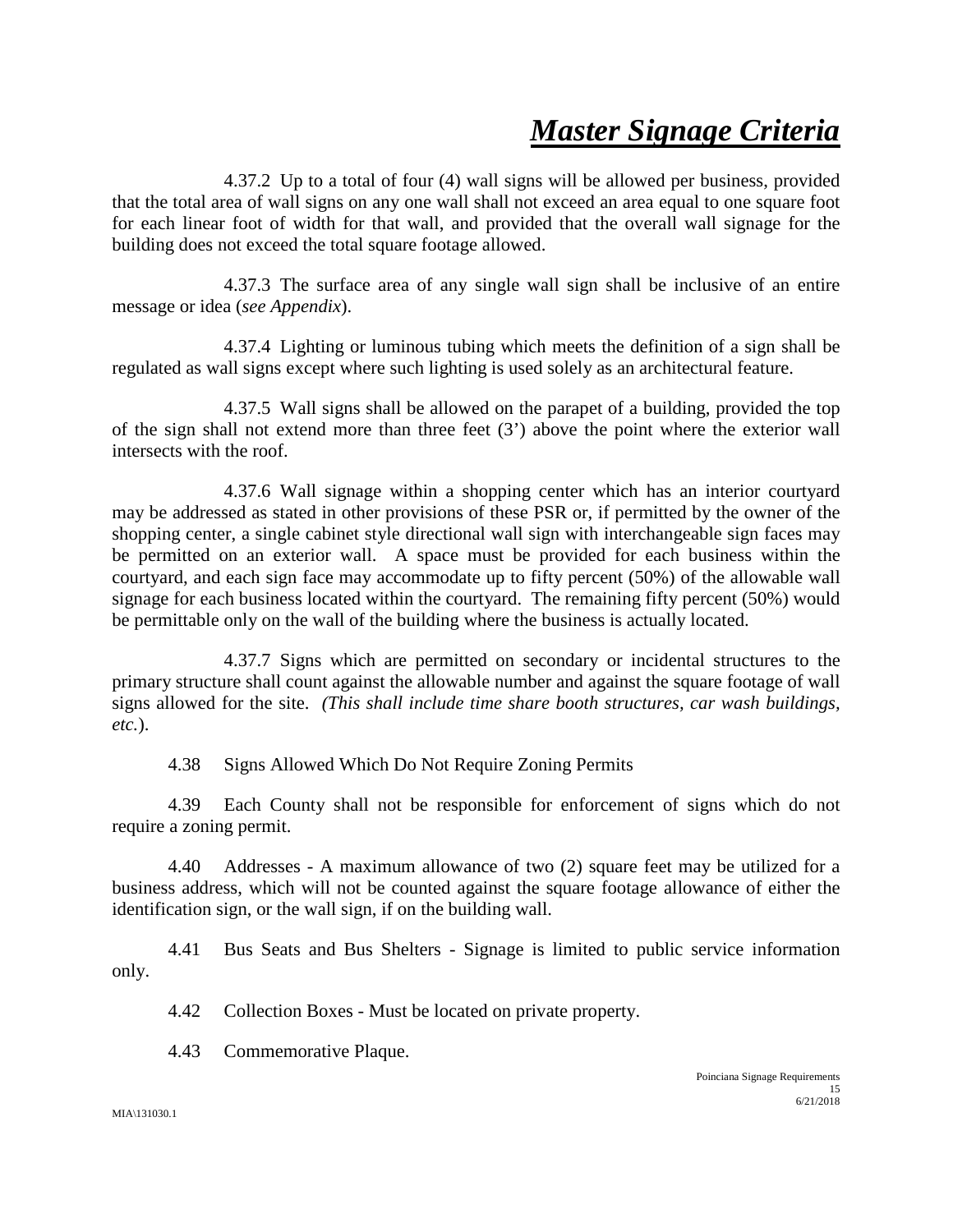4.44 Flags - Are restricted to an aggregate maximum size not to exceed the total square footage of signage allowed in the applicable Sign Zone, and are to be displayed according to state regulations or standards. The maximum number of flags allowed is three (3) flags, one of which may be a corporate flag.

4.45 Government Sign.

4.46 Home Occupation Sign - Allowed only where home occupations are authorized, shall be erected flat against the surface of the building, and shall not exceed a maximum of two (2) square feet in size.

4.47 Instructional Sign - Allowed on private property for informational purposes only. (*i.e., "No Soliciting"; "Crime Watch"; "Private Drive"; "No Trespassing"; "Beware of Dog"; etc.*) Signs are limited to two (2) square feet per sign face on a single family residential lot and four (4) square feet on a common area within a multi-family development site; may be attached to structure, fence or freestanding. Freestanding sign shall be maximum three (3) feet height with a minimum ten (10) feet front setback.

4.48 Memorial Sign.

4.49 Personal Name - Allowed at private residence, not exceeding two (2) square feet in size.

4.50 Private Sale or Event Signs - Shall be allowed at the site of event, on private property only, shall be limited to two (2) square feet per sign face in size, and shall be displayed no more than twice in one calendar year for a maximum of five (5) days each occasion.

4.51 Professional Name Plate - Allowed on site at businesses and shall not exceed one (1) square foot in size.

4.52 Real Estate Signs - In Commercial and Industrial use areas shall be allowed to advertize on site property for lease or sale; one sign for every three hundred feet (300') frontage, shall not exceed thirty-two (32) square feet in size per sign face. If approved by the applicable County through the CDP process these signs may be combined to create one sixty-four (64) square foot sign for at least every six hundred feet (600') frontage. Real Estate signs in residential zones shall be limited to four (4) square feet in size per sign face. Signs shall be removed within seven (7) days of sale or lease of property, and shall not count against the advertising display area for the site.

4.53 Tourist Information Booth Signs - shall be prohibited.

4.54 Warning Signs - Shall not exceed two (2) square feet in size.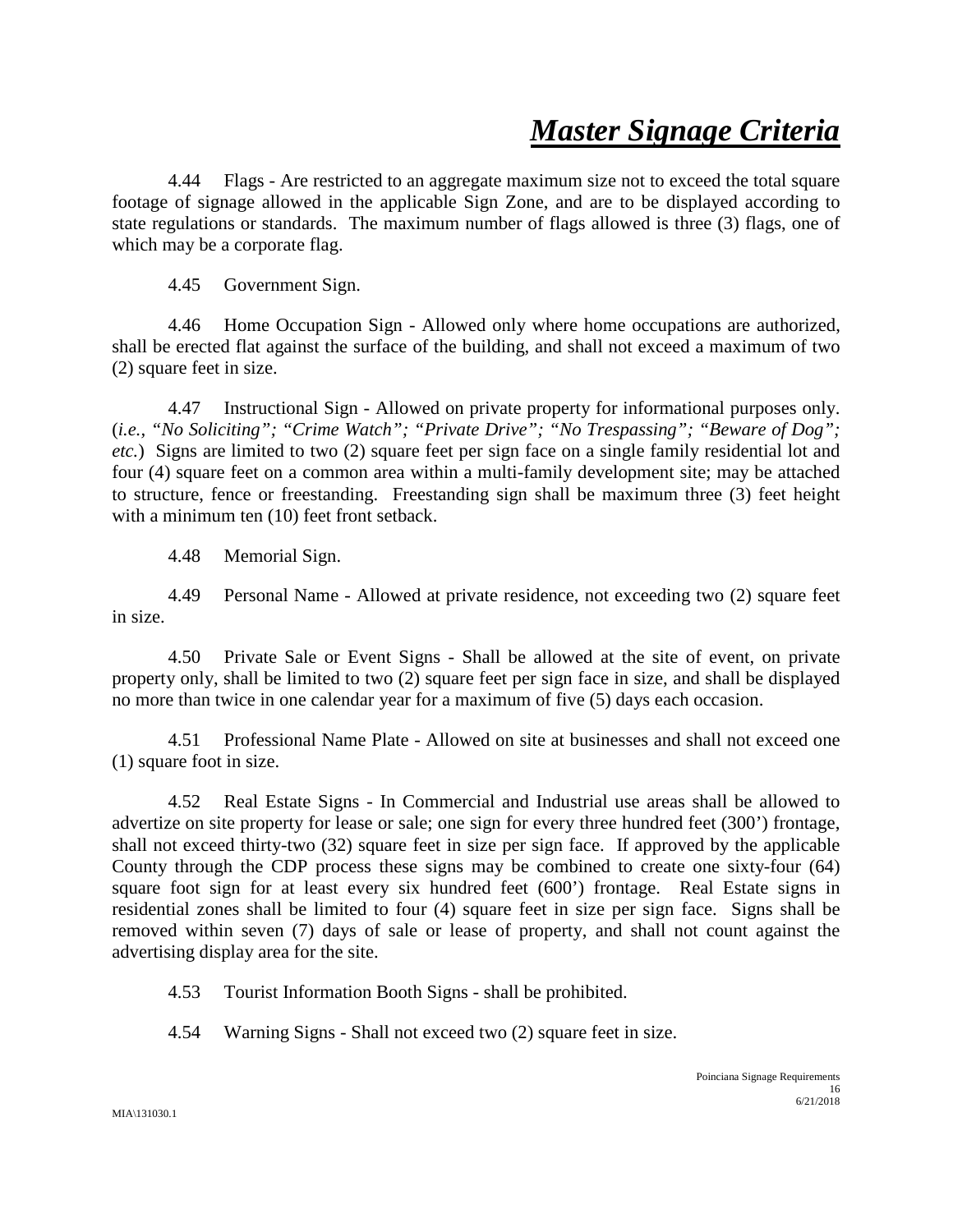4.55 Window Signs are allowed in addition to wall signage and shall not count against the allowable wall sign square footage; provided, however, only one (1) automatic changeable copy window sign, with a maximum size of eight (8) square feet, shall be allowed per site in commercial or industrial use areas, and shall require building permit.

4.56 Real Estate Sign for Residential Subdivisions - One sign for every three hundred feet frontage (300'), thirty-two (32) square feet maximum size per sign face, ten feet  $(10')$ maximum height, may be permitted to advertise the availability of lots, homes, living units for sale within an approved subdivision. These signs may be placed on any undeveloped lot within the subdivision, shall meet applicable setbacks, and must be removed prior to the time that the subdivision is ninety percent (90%) sold. If approved by the applicable County through the CDP process these signs may be combined to create one sixty-four (64) square feet sign for at least each six hundred feet (600') frontage.

4.57 Existing Signs

4.58 All signs previously approved in CDP 94-34 shall be continued and allowed to remain and be maintained (*see CDP 94-34 on file*).

4.59 No sign structure shall be permitted to be erected on a site with an existing nonconforming sign structure until such non-conforming sign has been removed or brought into conformity. Likewise, no wall sign shall be permitted on a site with an existing non-conforming wall sign until such non-conforming wall sign has been removed or brought into conformity. However, legally non-conforming wall signs that exist within a shopping center or multi-tenant building, and which are for a separate business within the center, shall not prohibit new wall signs from being permitted for other businesses within the center without removal of those legally non-conforming signs.

4.60 Future Neighborhood Development

4.61 Future neighborhood development signage shall be submitted to the applicable County for review and approval on an individual CDP and shall comply with the provisions of other sections of these PSR. As of this writing, two neighborhoods in Osceola County have individual CDP approvals and are hereby incorporated into these PSR. They are CDP 94-42 for Estates A, Neighborhood 2, and CDP 94-53 for Village 1-3 West (*on file*).

4.62 Signage on Cypress Parkway

4.63 Signage on Cypress Parkway must conform to the requirements of the Contribution Agreement Regarding Beautification Landscaping among Avatar Properties, Inc. the APV and Solivita Community Association, Inc. (f/k/a Village Ten Association, Inc.) Dated as of August 31, 1999.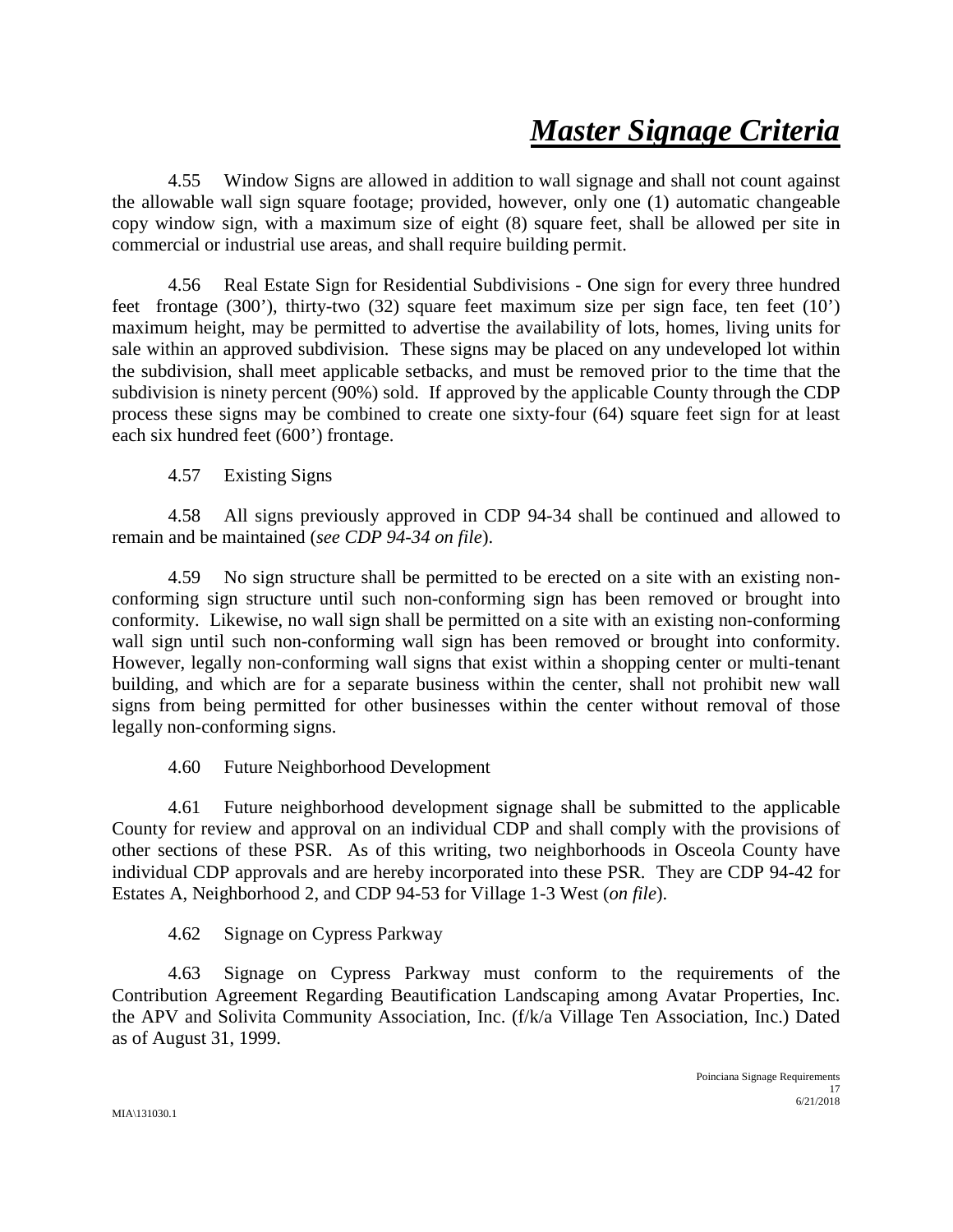4.64 In addition, social and/or recreational activities signs for forty-eight (48) hours<br>tend or less may be approved by the Manager or the DCB. placement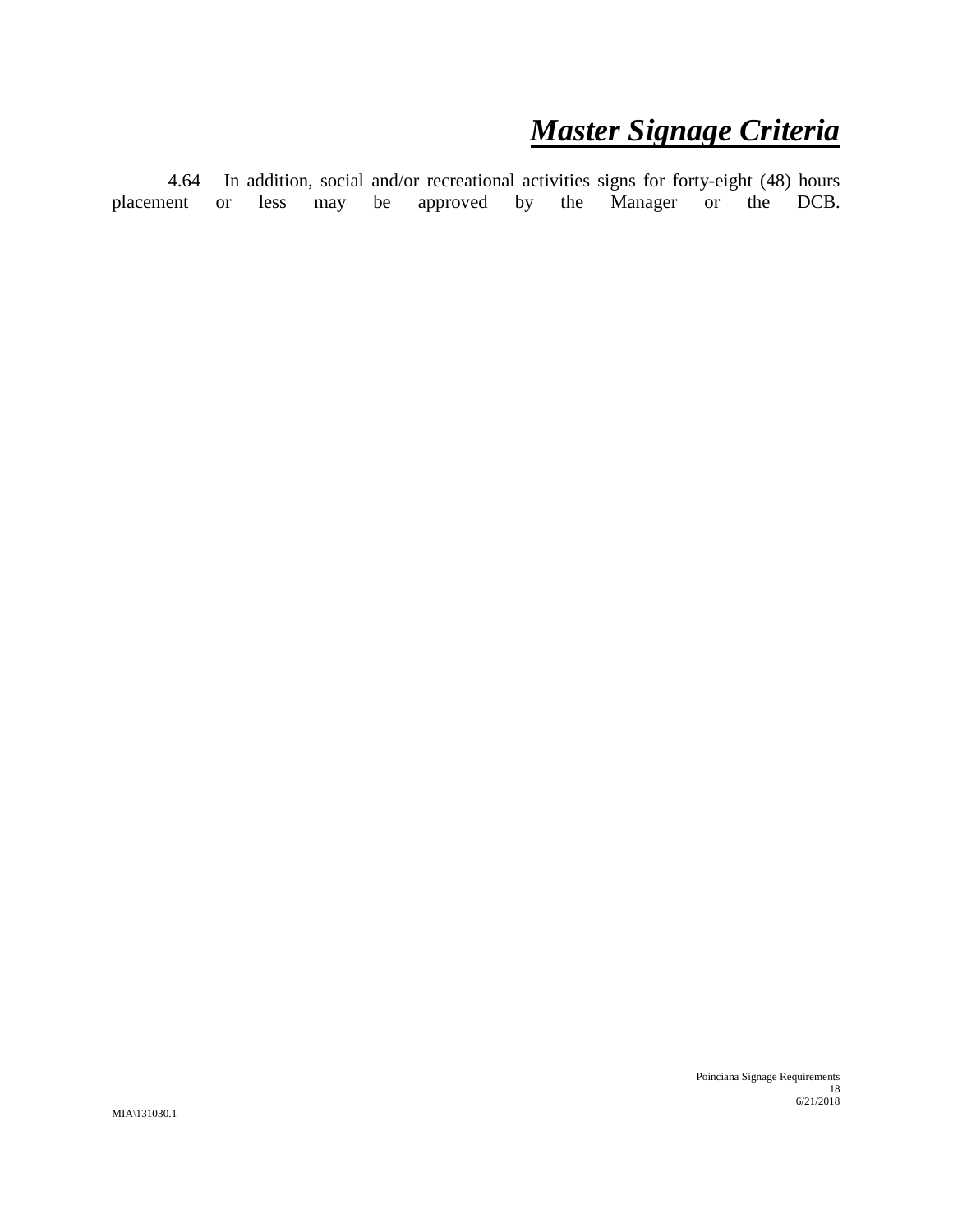### **Poinciana New Township**

### Appendix

### Measurement of Sign Area

Signs measured within geometric figure and structural supports shall not be counted unless they contain advertising.

Signs with two or more separate sign faces; each side to be measured separately, structural support will not be counted (as above).

Irregular shaped signs; measured within the smallest geometric figure which will include all of the sign.

Wall signs; measured to include an entire word or idea. Total square feet of all signs to be added together. No more than four (4) wall signs to be allowed.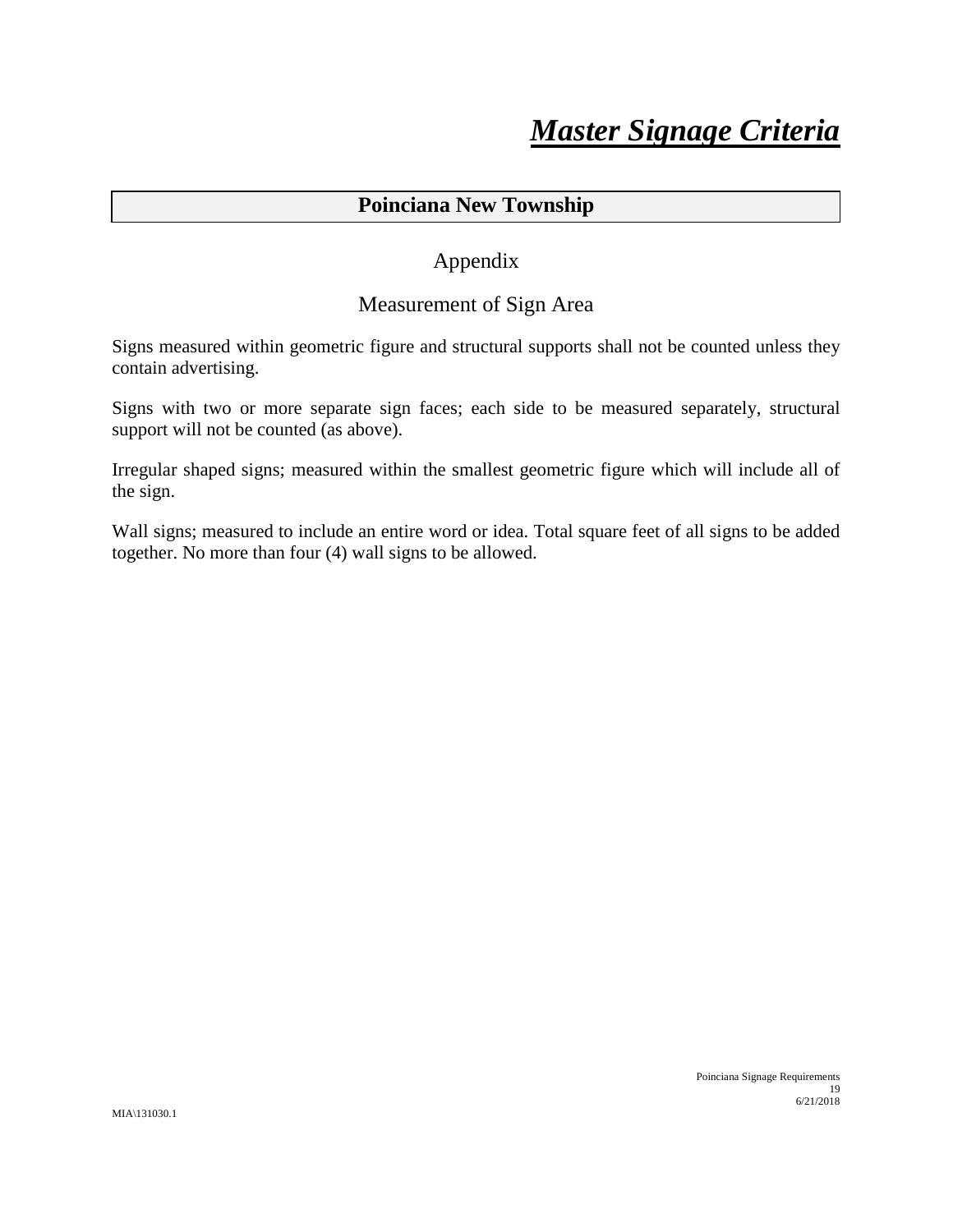### **Poinciana New Township**

### Appendix

### **Definitions**

#### **Sign:**

Any object, device, display, structure, or part thereof, or character, whether animate or inanimate, situated outdoors or indoors, which is used to advertise, identify, display, direct or attract attention to an object, person, institution, organization, business, product, service, event or location by any means, including words, letters, figures, design, symbols, fixtures, colors, illumination or projected images. The term shall include, but not be limited to, any permanently installed or situated merchandise, or any emblem, painting, flag, banner, pennant, festoon, placard or lighting, when the intent of said lighting is to act as a sign. The term shall not include murals or artistic designs painted on the wall of a building, unless the design include logos, or any other element that is so uniquely identified with the business conducted on that parcel, or any other parcel, that its intent is to advertise said business.

#### **Sign (Abandonment):**

Any sign which advertises a business, or other entity, which is located on the same site as the sign, and which has been closed, out of business, or otherwise not in existence for more than ninety (90) days.

#### **Sign Area:**

Sign area shall be the area encompassed within any real or implied geometric figure which would enclose all parts of the sign, including the advertising surface and any framing, trim or molding, but not including the supporting structure, unless the supporting structure bears the advertising copy. The Building Official or his designee shall make the determination as to the area to be included in the measurement of the sign.

#### **Sign (Awning):**

Any sign, painted, stamped, perforated or stitched on the surface of an awning, canopy, roller curtain or umbrella.

#### **Sign (Banner):**

Signs either with or without frames, possessing characters, letters, illustrations or ornamentations applied to cloth, paper or fabric of any kind.

#### **Sign (Changeable Copy):**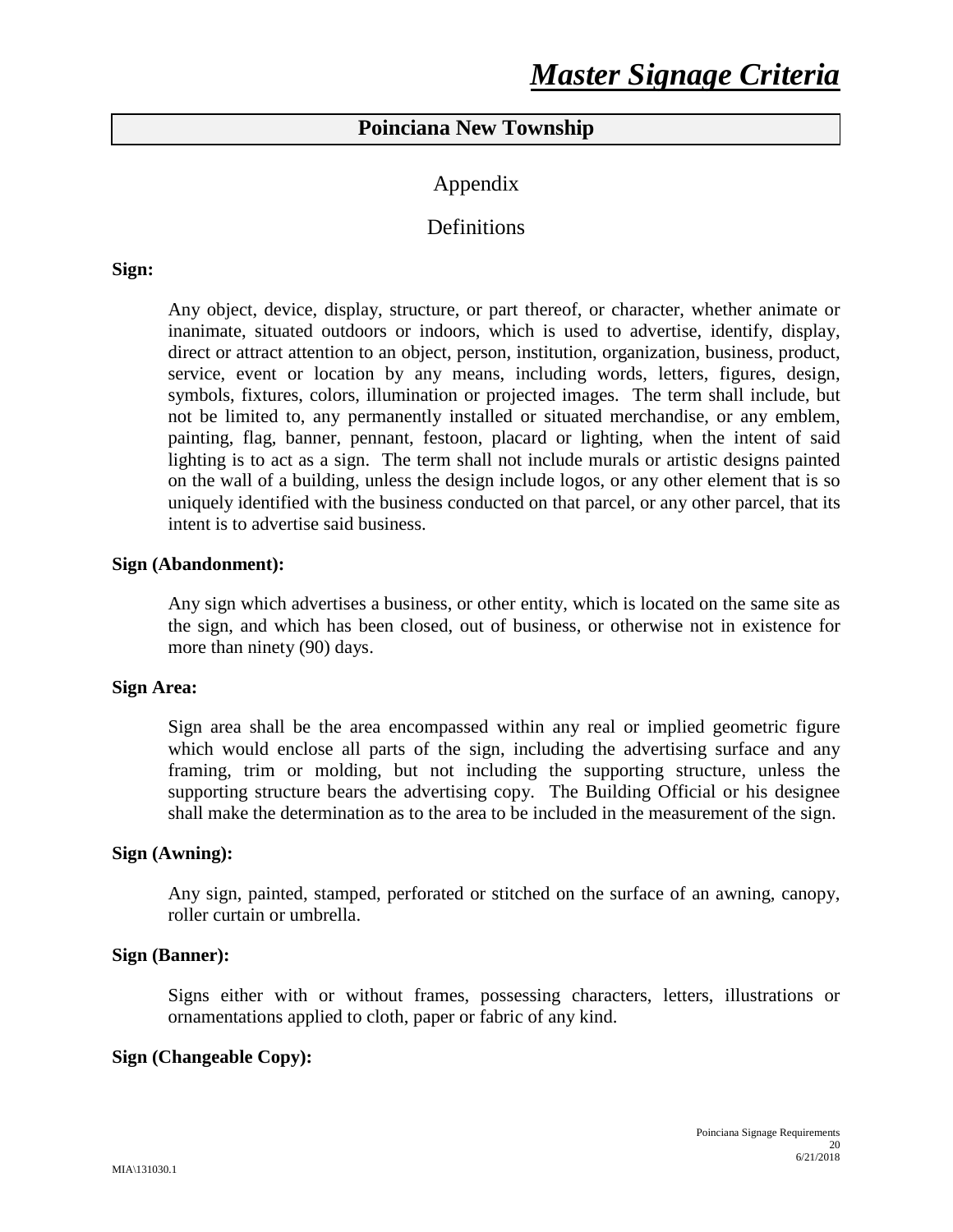A sign on which the copy can be changed, rearranged or altered, either manually or through electronic means, without changing the face of the sign. The term shall include electronic message centers and lampbank displays.

#### **Sign (Clearance):**

The smallest vertical distance between the crown of the adjacent road and the lowest point of any sign, excluding framework and supports.

#### **Sign (Construction):**

A sign which is displayed on the site only during the time of actual construction work and indicates the ultimate character of the development or the names of the firms, individuals, or material suppliers involved in the work.

#### **Sign (Directional Information):**

A sign which identifies amenities and/or uses which serve the general public but are not located on the same parcel of land as the sign.

#### **Sign (Double-faced):**

A sign with two parallel, or nearly parallel faces, back-to-back, with an angle at the apex of no more than thirty (30) degrees.

#### **Sign (Electronic Message Center):**

An automatic changeable copy sign comprised of independent light bulbs arranged in a lampbank, controlled by a programmable computer.

#### **Sign Face:**

The area of display surface used for the message.

#### **Sign (Fiber Optic):**

Sign which displays only one (1) message with gradular color variation shall be permittable as a pole or wall sign unless the sign incorporates such features as motion, multiple images, animation, etc., in which case the sign shall be regulated as an electronic message center.

#### **Sign (Fuel Price Information):**

A sign advertising the price of motor vehicle fuel sold from a fuel pump located on the premises.

#### **Sign Future Development:**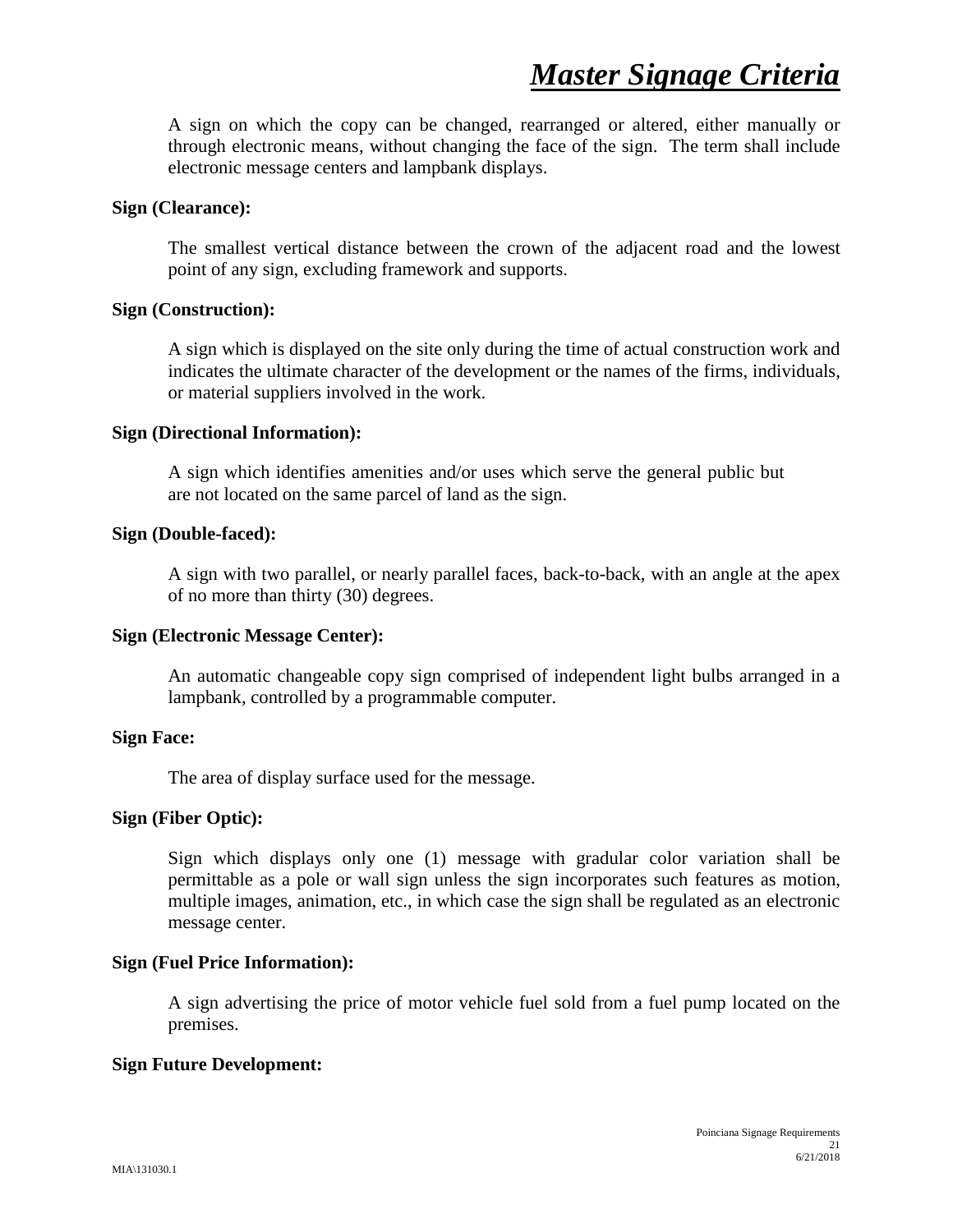A sign, which in its copy announces the future residential, professional, business or commercial development on the site.

#### **Sign (Governmental):**

Any sign erected and maintained by any city within the applicable County, the State of Florida, or the United States Government, and which is deemed necessary by that government for health, safety, and welfare of the public.

#### **Sign (Ground):**

A sign structure which is independent of support from any building, and which is supported by structures or supports.

#### **Sign (Height):**

The vertical distance measured from the highest point of the sign to the crown of the road it is intended to serve.

#### **Sign Illumination:**

A sign which incorporates an artificial light source either internal or external to the sign, for the purpose of illuminating the sign.

#### **Sign (Memorial):**

A sign commemorating an event, person, or building, which may contain information of a historical or biographical nature concerning the thing commemorated, but which contains no advertising.

#### **Sign (Menu):**

A sign associated with drive-through or carry-out services which carries only the name of an establishment and the current list and prices of goods or services available in the establishment and not intended to be viewed from any public right-of-way.

#### **Sign (Minor Identification):**

An additional pole/pylon or ground sign which may be permitted for a business situated on "out parcels" within a "Shopping Center".

#### **Sign (Mobile):**

A sign intended for use with or without changeable type lettering, illuminated or nonilluminated, mounted on a transportable trailer, frames, or any vehicle with or without wheels. The term shall not include vehicles which contain advertising, but which are not intended to remain stationary as signs, but which are stationary only on a limited basis, and incidental to anther valid business purpose. A vehicle which contains advertising,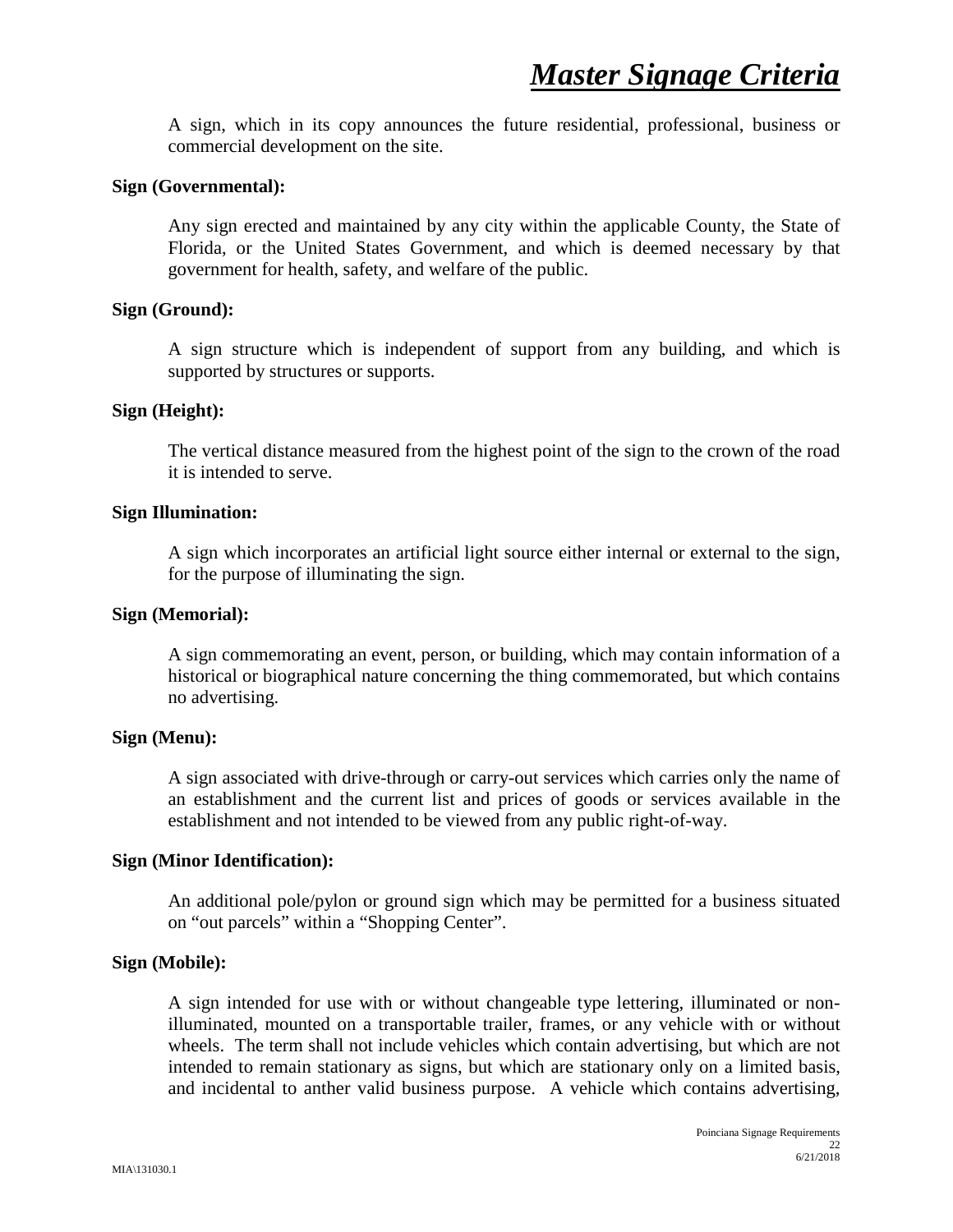but which is intended to remain stationary for long periods of time, and which is intended to act as a sign shall be considered a mobile sign for the purpose of this supplement.

#### **Sign (Monument):**

An Identification Sign, independent of support from any building, having a clearance of less than six feet (6').

#### **Sign (Multiple Vision):**

A sign incorporating multiple sign copy advertisements, alternatively displayed sections.

#### **Sign (Nursery):**

Land devoted to the raising of plants, trees and shrubs for personal use, wholesale use, wholesale sale, or sale to individuals. A nursery shall not include the sale of fertilizers, mulch, tools, pots, or any other such items.

#### **Signs (Non-Conforming):**

Any sign lawfully in existence within the applicable County which does not conform to the requirements of these PSR.

#### **Sign (Off-Site):**

Any sign upon which advertising material may be displayed to publicize business, organizations, goods, services, or events that are not located on the same site as the sign.

#### **Sign (On-Site):**

A sign relating, in its subject matter, to commodities, accommodations, services or activates offered on the property on which the sign is located.

#### **Sign (Painted Window or Door):**

Signs painted on, or affixed to, the glass surfaces of windows or doors and pertaining in their context, to the lawful business conducted therein.

#### **Sign (Pedestrian):**

A sign which is attached to the underside of a permanent canopy, which is perpendicular to the building frontage, and which is intended for advertising, or other messages directed toward pedestrians.

#### **Sign (Personal Name):**

A sign which is used to identify a person or persons dwelling in a residence.

#### **Sign (Pole or Pylon):**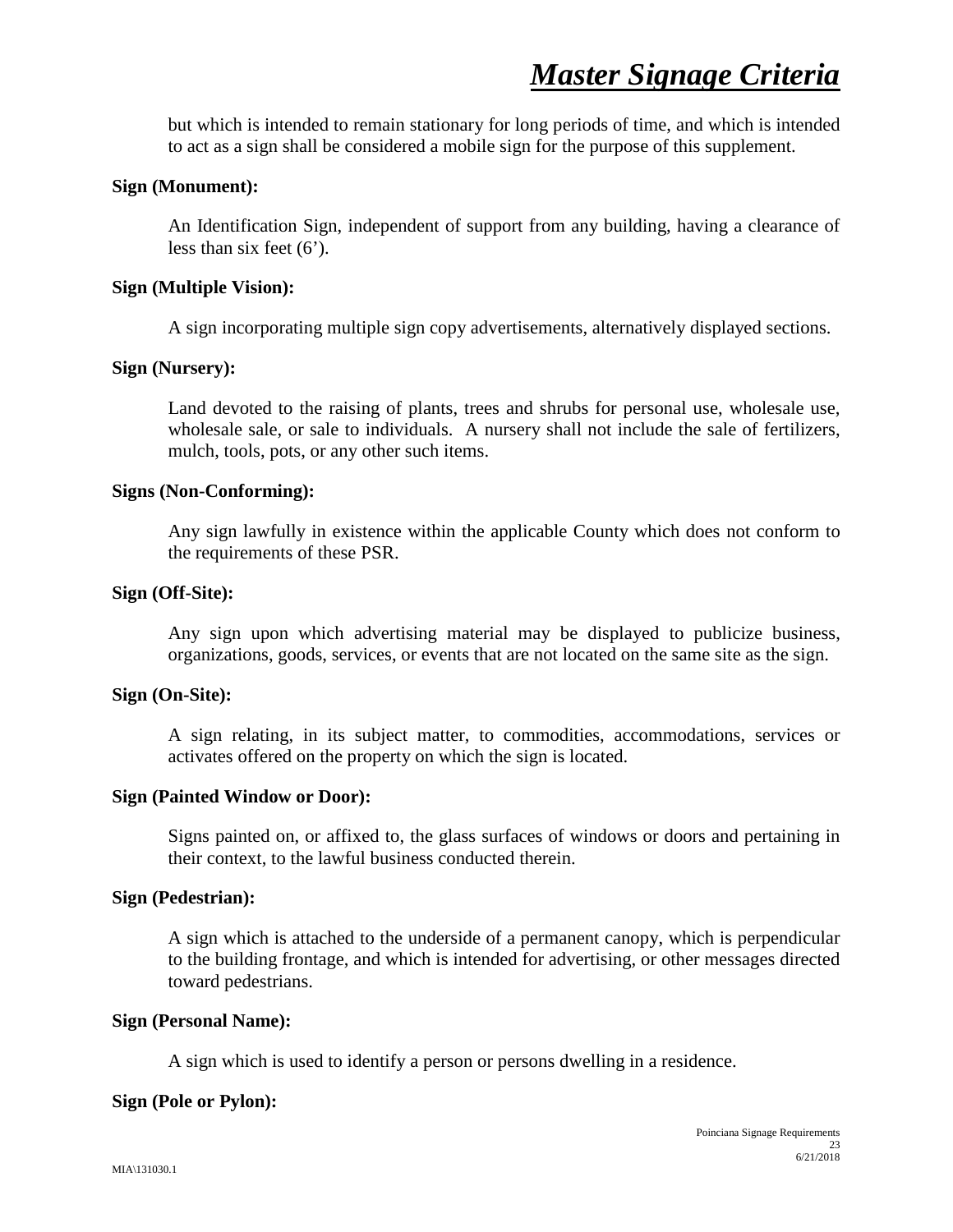Any sign structure which is independent of any building and which is supported by structures or supports so that the bottom of the sign is raised above the ground, excluding billboards.

#### **Sign (Political or Campaign):**

A sign erected to advocate a political party, issues, or individuals for elective officers.

#### **Sign (Portable):**

Any sign which is not permanently affixed to a building, structure or other ground in accordance with the requirements of the applicable County Building Code and which may be moved readily from place to place; except that this definition shall not apply to signs painted directly on vehicles or signs displayed through, but not on, windows.

#### **Sign (Private or Non-Profit):**

A temporary sign advertising private sales of personal property such as "house sales", "garage sales", "rummage sales" and the like or private not-for-profit events such as picnics, carnivals, bazaars, game nights, art fairs, craft shows and Christmas tree sales.

#### **Sign (Professional Name Plate):**

A sign designating the office of a professional practice, and which indicates the names of the person or persons and the nature of the professional practice.

#### **Sign (Public):**

Any sign erected by or on the order of a public official in the performance of his office or duty such as, but not limited to, traffic control signs, street name signs, warning and directional signs, public notices or signs of similar nature.

#### **Sign (Real Estate):**

A temporary sign which is intended to offer for sale, lease, or rent, the exact property upon which the sign is placed.

#### **Sign (Repairs or Maintenance):**

The cleaning, painting, repair, or replacement of defective parts of a sign in a manner that does not alter the size, design, or structure of the sign. The term shall include the change in appearance or replacement of the sign face.

#### **Sign (Replacement):**

Replacement shall mean the rebuilding, enlarging, or changing of the size, design, or structure of the sign, other than repairs or maintenance of signs. The term shall not include the change in appearance or replacement of the sign face.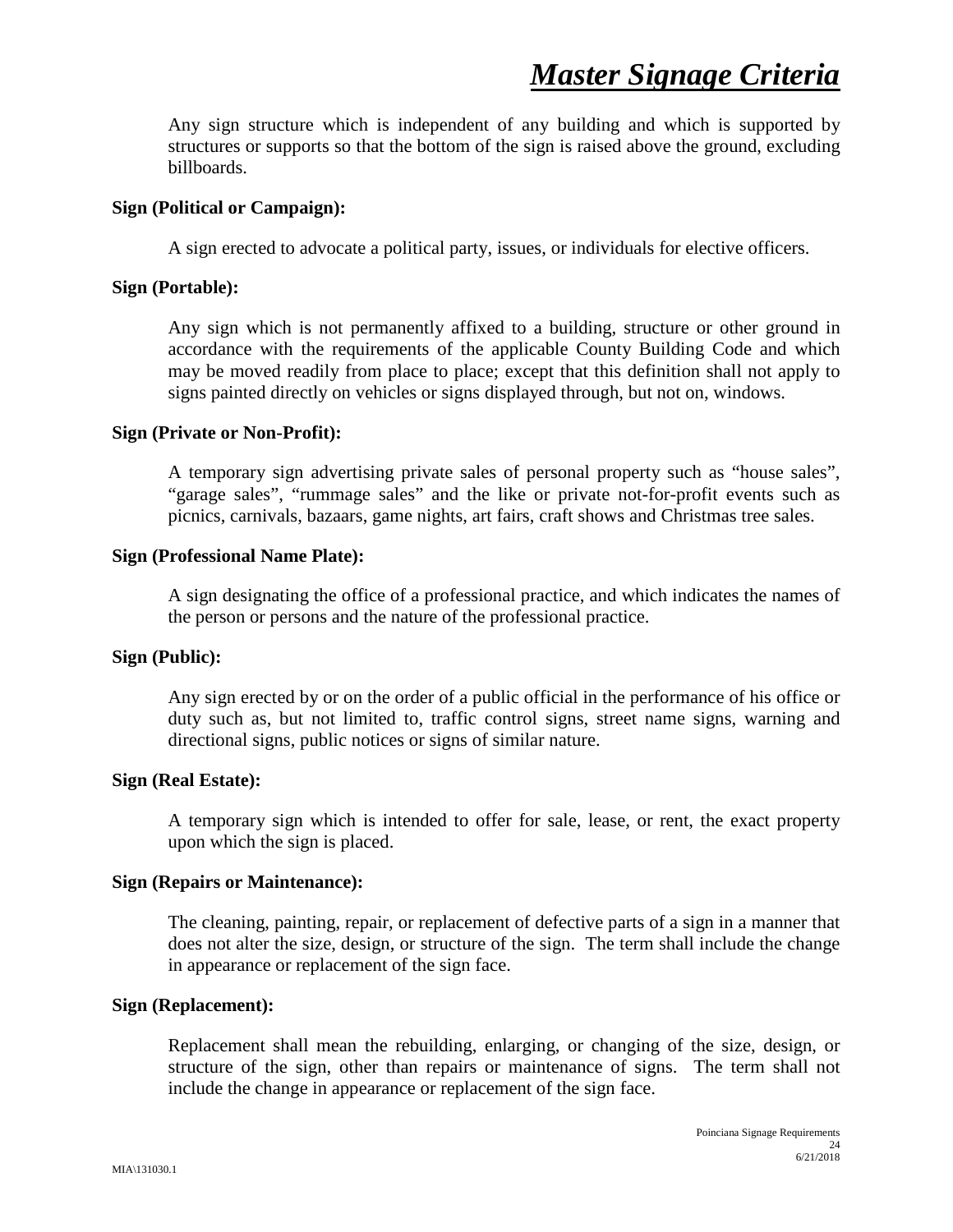#### **Sign (Roof):**

A sign that is mounted on the roof of a building, or which is wholly dependent upon a building for support, and which projects twelve inches (12") above the point of a building where the exterior wall intersects with the roof; except, in the event of a mansard roof, a sign that is above the point where the two roof surfaces intersect to form a horizontal line.

#### **Sign Structure:**

Any sign structure, including all supports, braces, framing, etc., which may contain any combination of one or more separate signs, which are supported by and attached to said structure.

#### **Sign Structure (Change of):**

Any activity which includes any alteration to the supporting structure of the sign, fastening, anything to the support by any means whatever.

#### **Sign (Subdivision or Development Identification):**

A ground sign which contains no advertising, other than the name of the subdivision or development.

#### **Sign (Temporary)**

A non-permanent sign erected and maintained for a specified limited period of time. **Sign (Tri-Face):**

A sign (billboard) constructed in a triangular shape so that there is a sign on each side of the triangle.

#### **Sign ("V" Style):**

Sign constructed in the shape of a "V" that is self-supporting. On-site Identification signs and Temporary signs of thirty-two (32) square feet or less in size, may be allowed as a "V" style sign; provided, that the angle at the apex of the sign is fifty (50) degrees or less.

#### **Sign (Wall):**

A sign fastened to, or painted on, the wall of a building, or attached in such a manner that the wall becomes the supporting structure for, and forms the background surface of the sign and which does not project more than twelve inches (12") from such buildings.

#### **Sign (Warning):**

Signs limited to messages of warning, danger or caution.

#### **Sign (Window):**